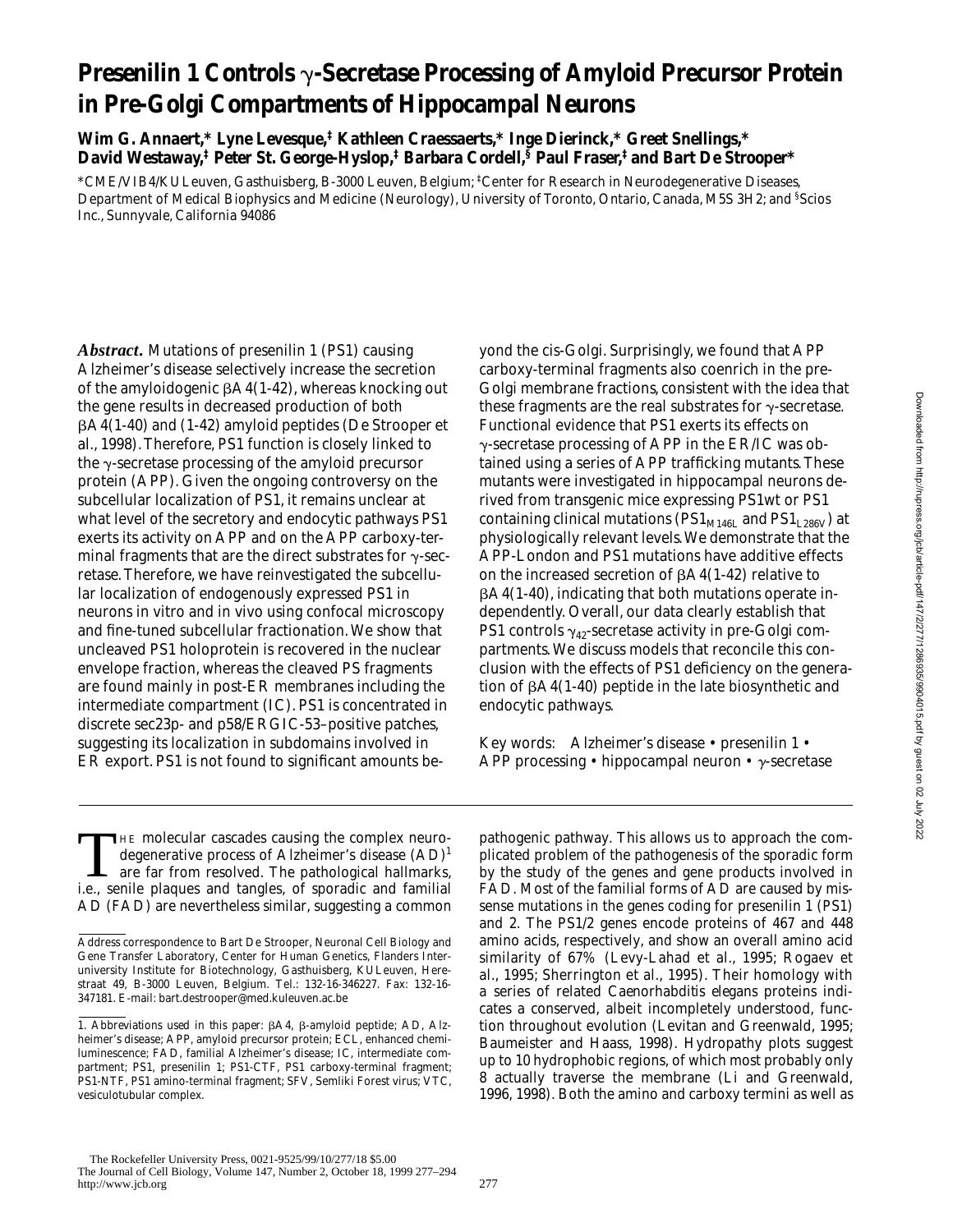the large loop domain between hydrophobic regions 6 and 8 are orientated to the cytoplasm (Doan et al., 1996; De Strooper et al., 1997; Lehmann et al., 1997; Li and Greenwald, 1998).

Although PS is synthesized as a full-length protein of  $\sim$ 45 kD, it undergoes proteolytic cleavage within its hydrophilic loop domain, resulting in the generation of stable amino-terminal (PS1-NTF) and carboxyl-terminal fragments (PS1-CTF) in a 1:1 stoichiometry (Mercken et al., 1996; Thinakaran et al., 1996; Capell et al., 1998). Except for the G209V PS1 mutation (Levey et al., 1997), all missense mutations studied to date do not influence endoproteolysis significantly (Thinakaran and Sisodia, 1998). The deletion mutant PS1 $\Delta$ exon 9, in which exon 9 encoding the cleavage site is deleted, prevents endoproteolysis and also causes FAD, indicating that the clipping by itself is not a prerequisite to develop the disease (Thinakaran et al., 1996). At least one common effect of the clinical mutations is an increased secretion of the highly amyloidogenic  $\beta$ A4(1-42) peptide as compared with the  $\beta$ A4(1-40) peptide. This effect has been demonstrated in cells derived from affected individuals (Scheuner et al., 1996) as well as in transfected cells and brains of transgenic mice (Borchelt et al., 1996; Duff et al., 1996; Citron et al., 1997). The amyloid peptides are derived from the larger amyloid precursor protein (APP) through consecutive clipping by two, hitherto unknown, proteinases called  $\beta$ - and  $\gamma$ -secretase. A third enzyme,  $\alpha$ -secretase, cleaves the protein in the amyloid region, precluding the formation of these amyloid peptides (Haass and Selkoe, 1993). PS1 is directly involved in  $\gamma$ -secretase processing of APP, as was demonstrated using knockout models. Targeted deletion of the PS1 gene resulted in a greatly diminished production of  $\beta$ A4(1-42) as well as (1-40) peptides. As  $\beta$ - (and  $\alpha$ -) clipping was virtually normal in neurons derived from those animals, the effect on APP processing is confined to  $\gamma$ -secretase activities (De Strooper et al., 1998). This observation was recently considerably extended by the demonstration that site-directed mutagenesis of either one of two aspartic residues in the transmembrane domain 6 or 7, respectively, of PS1 results in a dominant negative form of the protein (Brockhaus et al., 1998; Steiner et al., 1999; Wolfe et al., 1999). In cells overexpressing these mutant forms, a similar inhibition of  $\gamma$ -secretase processing is observed as in the PS1-deficient cells (Wolfe et al., 1999). These results are compatible with a catalytic role of presenilin. However, it remains difficult to explain how presenilin, which is predominantly located in the early compartments of the biosynthetic pathways, can influence the processing of APP, which is thought to occur mainly in the late compartments of this pathway, at the cell surface, and endosomes (Sambamurti et al., 1992; Sisodia, 1992; De Strooper et al., 1993; Koo and Squazzo, 1994; Haass et al., 1995; Selkoe, 1998).

The important issue raised by all these observations is how presenilins can affect  $\gamma$ -secretase processing. Indeed, from a cell biological point of view at least three possibilities present themselves: (1) PS1 is indeed more widely distributed than believed until now and is located beyond the Golgi apparatus; (2) APP–carboxy-terminal stubs are redirected to the ER after their generation in the Golgi apparatus in trafficking vesicles and at the cell surface; or (3)

PS1 affects  $\gamma$ -secretase and APP sorting to a common subcellular compartment or microenvironment, affecting  $\gamma$ -secretase processing of APP indirectly. To address this problem, we have reinvestigated the subcellular localization of the presenilins and the APP carboxy-terminal stubs using advanced cell fractionation and confocal microscopy and a panel of well-characterized subcellular marker proteins. In addition, a series of APP sorting mutants was used to delineate functionally the subcellular compartment(s) where PS1 exerts its activity. We focused our study on (transgenic) mouse brain and primary cultures of hippocampal neurons, thereby avoiding possible artifacts that could arise from overexpression of presenilins. Indeed, in transiently or stable transfected cell lines, overexpressed PS1 exists in the ER and Golgi compartments mainly as an uncleaved holoprotein, in contrast to the normal in vivo situation where PS1 is present as cleaved fragments (Kovacs et al., 1996; Thinakaran et al., 1996, 1997; De Strooper et al., 1997). It is far from clear whether this overexpressed full-length protein remains biological functional and whether it remains located in its physiologically relevant compartment (Kovacs et al., 1996; Thinakaran et al., 1996; De Strooper et al., 1997; Johnston et al., 1998). In contrast, transgenic mice expressing PS1 do not accumulate full-length protein and display physiological relevant levels of the cleaved fragments (Borchelt et al., 1996; Thinakaran et al., 1996; Levesque et al., 1999). In this study, brains and neurons derived from mice expressing endogenous levels of mouse PS1, human wild-type PS1, PS1<sub>M146L</sub> or  $PS1_{1.286V}$  were used. The Semliki Forest virus (SFV) expression system allowed expression of APP as documented before (Liljestrom and Garoff, 1991; De Strooper et al., 1995; Simons et al., 1996; Tienari et al., 1996b). We paid particular attention to the effects of the PS mutations on the formation of APP intermediate metabolites, such as the  $\alpha$ - and  $\beta$ -cleaved stubs, since this aspect of APP metabolism has been somewhat neglected in previous studies. In addition, we addressed the question of the combined effects of PS1 and the APP London mutation on APP processing. Finally, three sorting mutants of APP were analyzed: one mainly processed in the early secretory pathway  $(APP/KK)$ , one in the late secretory pathway  $(APP-\Delta CT)$ , and, finally, one targeted to the endosomal recycling compartment (APP/LDLR).

## *Materials and Methods*

#### *Viral Constructs*

The cDNAs coding for human APP695, the London mutant, and human  $APP695\Delta CT$ , lacking the region encoding the carboxy-terminal cytoplasmic tail of APP, were cloned blunt end in the SmaI site of pSFV-1 as described previously (Simons et al., 1996; Tienari et al., 1996b). APP695/KK was generated by exchanging the two amino acids at position 3 and 4 of APP695 to two lysines by site-directed mutagenesis (Chyung et al., 1997; Peraus et al., 1997). The chimera APP695/LDLR was constructed by exchanging the carboxy-terminal cytoplasmic domain of APP with that of the LDL receptor (cDNA provided by Walter Hunziker). In all sorting mutants, an amino-terminal c-myc epitope (EQKLISEEDL) was inserted into the KpnI site of the 5'-terminus of APP695 (Simons et al., 1995). All cDNAs were verified by sequencing.

pSFV1/APP constructs were linearized with SpeI, and run-off transcription using SP6 polymerase was performed to produce mRNA. The transcribed mix of APP and pSFV-helper were cotransfected into BHK cells by electroporation to yield recombinant SFV (Olkkonen et al., 1993).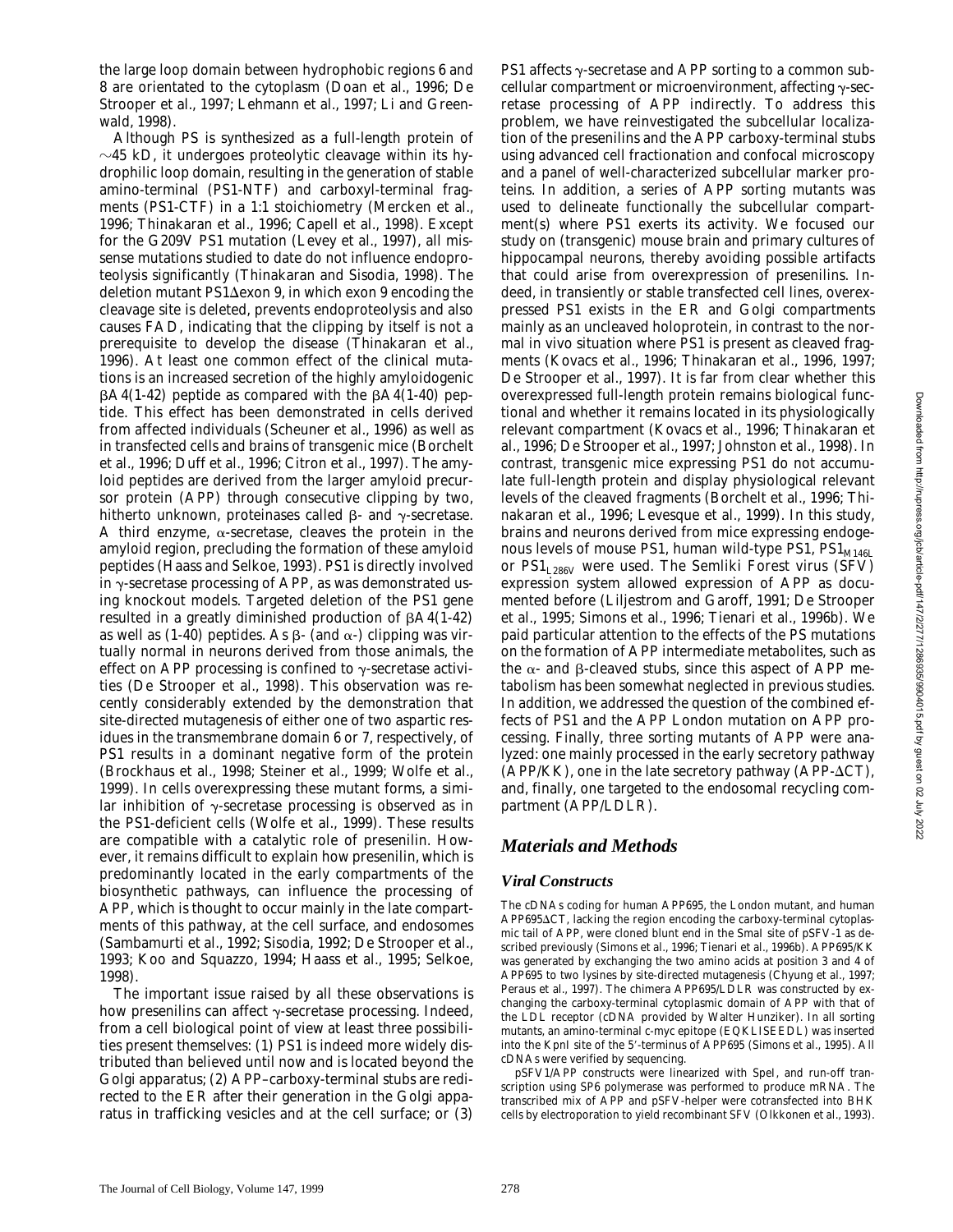BHK cells were grown in DME/F-12 supplemented with 5% FCS, 2 mM L-glutamine, 100 U/ml penicillin, and 100 mg/ml streptomycin. 24 h after transfection, the culture supernatant containing infective recombinant SFV was collected. Aliquots were snap-frozen in liquid nitrogen and stored at  $-70^{\circ}$ C until use.

### *Transgenic Animals and Neuronal Cell Culture*

Transgenic FVB×C57 black mice expressing wild-type human PS1 or the clinical mutants Met146Leu (PS1 $_{\text{M146L}}$ ) or Leu286Val (PS1 $_{\text{L286V}}$ ) under the control of the prion promoter were used (Citron et al., 1997). The transgene proteins were efficiently cleaved and their subcellular localization in hippocampal neurons at different developmental stages was virtually indistinguishable from PS1 wild-type (Levesque et al., 1999).

Heterozygous transgenic mice were crossed with wild-type FVB mice, and pregnant females were killed 17–18 d postcoitum. Hippocampal neuron cultures were prepared from E17–E18-d-old fetal mice according to Goslin and Banker (1991). Single cell suspensions obtained from the hippocampi of individual embryos were plated on poly-L-lysine–coated plastic dishes (Nunc) or on poly-L-lysine–coated coverslips in minimal essential medium (MEM) supplemented with 10% horse serum. After 3–4 h, culture medium was replaced by serum-free neurobasal medium with B27 supplement (GIBCO BRL). Cytosine arabinoside (5  $\mu$ M) was added 24 h after plating to prevent nonneuronal (glial) cell proliferation. Hippocampal neurons on plastic dishes were used at day 3 after plating. Hippocampal neurons on coverslips were maintained in culture for 14–16 d in the presence of a glial feeder layer to allow for full differentiation and polarization.

## *Cell Fractionation*

Brain cortices of 1-wk-old control and transgenic PS1 wild-type mice were used as starting material. Since the transgene is under the control of the prion promoter, the human PS1 is mainly expressed in neurons. Analysis of the subcellular fractions obtained with this brain material using a human-specific antibody, therefore, reflects the distribution of PS1 in neurons in vivo. This allowed us to directly compare the fractionation data with the findings obtained in the cultured hippocampal neurons. The preparation of nuclei and nuclear envelopes was based on the method described by Otto et al. (1992) except that RNase 1 and PMSF were added before centrifugation of the nuclear envelopes.

For the isolation of the intermediate compartment (IC) fractions, the protocol of Schweizer et al. (1991) was used with modifications (Annaert et al., 1997). Gradient fractions were collected using a Büchler Auto-Densi Flow apparatus. Sucrose concentrations were calculated from the refractive index (Refractometer RF 490; Euromex) by linear regression. Highly purified intact lysosomes were prepared according to Maguire and Luzio (1985).

The protein content of each fraction was measured spectrophotometrically using a protein assay (Bio-Rad Laboratories) according to the manufacturer's instructions. Unless stated otherwise, equal amounts of protein (30 mg) were dissolved in Laemmli sample buffer, incubated for 10 min at room temperature, and resolved on 13% polyacrylamide gels (Mini-Protean II; Bio-Rad Laboratories). After SDS-PAGE and transfer of the proteins to nitrocellulose (Laemmli, 1970; Towbin et al., 1979), blots were blocked in TBS containing 5% lowfat milk and 0.1% Tween 20 and incubated overnight  $(4^{\circ}C)$  with the appropriate primary antibodies. Detection was done with HRP-conjugated secondary antibodies (Bio-Rad Laboratories) followed by enhanced chemiluminescence (ECL; Amersham).

## *Indirect Immunofluorescence Microscopy*

12-d-old hippocampal neurons were fixed in 4% paraformaldehyde and 4% sucrose in 120 mM sodium phosphate buffer, pH 7.3, for 30 min at room temperature. Fixed neurons were rinsed twice in Dulbecco's PBS and transferred to ice-cold methanol  $(-20^{\circ}C,$  for 4 min) followed by icecold acetone  $(-20^{\circ}C,$  for 2 min). Coverslips were transferred to a humid chamber, washed three times with PBS, and blocked for 1 h at room temperature or overnight at 4°C (blocking solution: PBS containing 2% BSA, 2% FCS, 0.2% fish gelatin, and 4% donkey serum). Neurons were subsequently incubated with primary antibodies in blocking solution (for 2 h at room temperature). After four washes with PBS, secondary antibodies were applied (for 2 h at room temperature). CY2- and CY3- or Lissamine rhodamine-conjugated donkey anti–mouse and donkey anti–rabbit secondary antibodies (Jackson ImmunoResearch Laboratories) were used for detection. Coverslips were washed three times with PBS, once in distilled water, and finally mounted in Mowiol (Calbiochem-Novabiochem). Specimens were viewed through a Nikon Diaphot 300 (PlanApo 60/1.40 oil) connected to the MRC1024 confocal microscope (Bio-Rad Laboratories). Images were captured by LaserSharp (version 2.0) on a Compaq Prosignia 300 workstation and finally processed using Adobe Photoshop 5.0.

#### *Antibodies*

The following antibodies were used to detect PS1 (De Strooper et al., 1997): polyclonal antibody B17.2 recognizes both human and mouse PS1- CTF (peptide–antigen residues 300–315, EGDPEAQRRVSKNSKY of the human PS1 sequence); and mAb 5.2 is specific for the human CTF-PS1 (peptide–antigen residues 307–331, RRVSKNSKYNAESTERE-SQDTVAEN). Polyclonal antibody B14.5 detects the human PS1-NTF (peptide–antigen residues 30–44, NDNRERQEHNDRRSL); B19.2 and B32.1 are directed against the murine PS1-NTF (peptide–antigen residues 32–46, SQERQQQHGRQRLDN) and PS1-CTF (peptide–antigen residues 310–330, PKNPKYNTQRAERETQDSGSG), respectively. All polyclonal antibodies were affinity-purified against the peptide immobilized on NHS-activated Sepharose 4b (Pharmacia) according to the manufacturer's instructions. PS1 knockout brain tissue was used to confirm the specificity of the PS1 affinity-purified polyclonal antibodies.

HoloAPP,  $\alpha$ - and/or  $\beta$ -cleaved carboxy-terminal fragments of APP and amyloid peptides were immunoprecipitated from cell extracts and media using polyclonal antibodies raised against the 20 carboxy-terminal amino acids of APP (B10/4 and B11/8) or against the synthetic human 1-40  $\beta$ A4 peptide (B7/7) (De Strooper et al., 1995).

mAbs against lamin B1, a marker for nuclear envelopes, or against p58/ Golgi, a marker for Golgi membranes, were obtained from Zymed or Sigma Chemical Co., respectively. mAbs to the transferrin receptor or to synaptobrevin II (clone 69.1) were provided by Ian Trowbridge (Salk Institute, San Diego, CA), and Reinhard Jahn (MPI-Biophysical Chemistry, Göttingen, Germany), respectively. Monoclonal anti–c-myc antibody (clone 9E10; Evan et al., 1985) was used for the detection of the carboxyterminal–inserted c-myc epitope.

Polyclonal antibodies to rSEC61ap, calnexin, BAP31, p58/ERGIC-53, GM130, SEC23p, and TGN38 were provided by Enno Hartmann (Georg-August Universität, Göttingen), Ari Helenius (Yale University, New Haven, CT), Michael Reth (MPI-Immunologie, Freibourg, Germany), Jaakko Saraste (University of Bergen, Norway), Graham Warren (Yale University, New Haven, CT), Jean-Pierre Paccaud, and George Banting (Bristol, UK), respectively.

#### *Viral Infection and Metabolic Labeling*

Recombinant SFV was diluted 10-fold in conditioned culture medium and added to the cells (1 ml/dish). Cultures were incubated for 1 h at  $37^{\circ}$ C to allow entry of the virus, followed by incubation in conditioned medium in the absence of virus (for 2 h). Metabolic labeling was performed using methionine-free N2 medium containing 100  $\mu$ Ci [<sup>35</sup>S]methionine/ml (NEN). After 4 h, the conditioned medium was collected and the neuronal cell layer was washed once in PBS, and then scraped in extraction buffer (20 mM Tris-HCl, pH 7.4, 150 mM NaCl containing 1% Triton X-100, 1% sodium deoxycholate, 0.1% SDS). Both the media and cell extracts were centrifuged (14,000 rpm for 10 min) to remove detached cells and aggregates. Polyclonal antibody B11/8 (1/500) was added to cell extracts and B7/7 (1/100) to the media, together with protein G–Sepharose (Pharmacia) and incubated overnight (at  $4^{\circ}$ C). The immunoprecipitates were washed five times in extraction buffer and once in TBS. To check the glycosylation status of APPwt and the APP/KK mutant (see below), the washed precipitate was treated overnight with endoH (20 mU; Boehringer) in phosphate buffer (at 37°C).

Immunoprecipitated proteins were solubilized with Tricine-SDS sample buffer (450 mM Tris-HCl, pH 8.45, 12% glycerol, 4% SDS, 0.0025% Coomassie blue G, and 0.0025% phenol red). Samples were boiled (for 5 min) and electrophoresed on 10–20% Tris-Tricine gels (Novex). Radiolabeled bands were detected by a PhosphorImager (Molecular Dynamics, Inc.) and analyzed (ImageQuaNT 4.1). Levels of  $\alpha$ - and  $\beta$ -cleaved carboxy-terminal stubs and secreted total  $\beta A4$  were normalized to the level of expression of APP holoprotein precipitated from the cell extracts.

Sandwich ELISA assays to measure  $\beta A4(1-40)$  and  $\beta A4(1-42)$  used the combination of antibodies G2-10/W02 and G2-11/W02, respectively (Hartmann et al., 1997; Zhang et al., 1999). Nunc MaxiSorb immunoassay plates were coated overnight at  $4^{\circ}$ C with 0.4 mg/well G2-10 in 100 mM NaHCO<sub>3</sub>, pH 9.5, or with 1 mg/well G2-11 in 100 mM Tris-HCl, pH 7.4.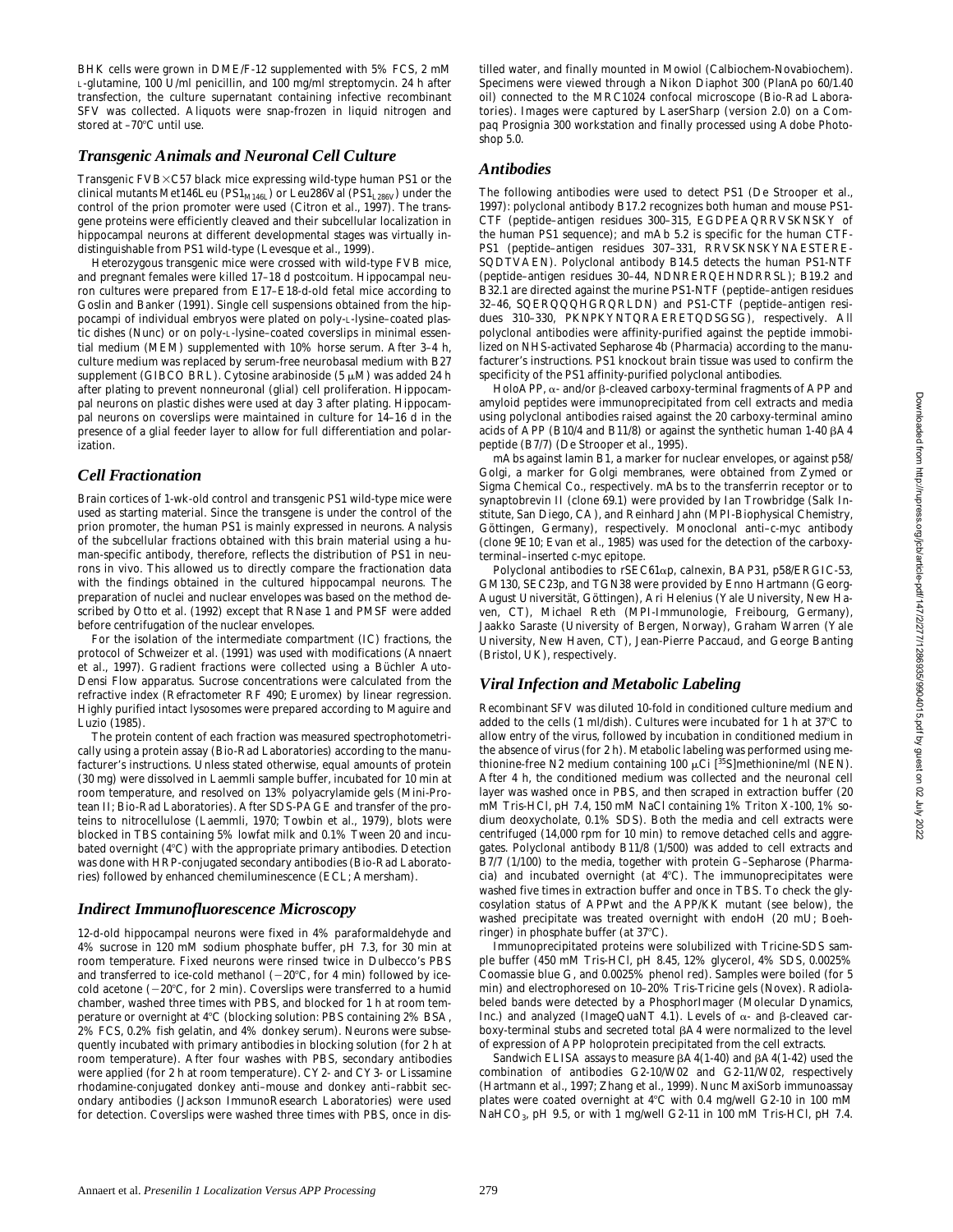Subsequently, the antibody solution was removed and the wells were incubated overnight at 4°C with 5% BSA in TBS. Wells were washed with TBS plus  $0.05\%$  Tween 20 (TTBS) and were stored at  $4^{\circ}$ C (maximum 6 mo). Conditioned media were diluted with 10% BSA to yield a final concentration of 2% BSA and 100 ml of diluted media was added to each well along with 40 ng/well biotinylated W02. Biotinylation of W02 was performed with the EZ-Link TM Sulfo-NHS-LC biotinylation kit (Pierce Chemical Co.) according to the manufacturer's instructions. The plate was incubated at  $4^{\circ}$ C with gentle shaking for 12 h (for  $\beta$ A4(1-40) measurements) or for 24 h (for  $\beta$ A4(1-42) measurements). Plates were washed five times with TTBS. 100 ml of 0.5 mg/ml HRP-conjugated NeutrAvidin (Pierce Chemical Co.) was added to each well and plates were further incubated at room temperature for 1 h. The color reaction was performed with the TMB-H<sub>2</sub>O<sub>2</sub> system (Kirkegaard & Perry Laboratories, Inc.) according to the manufacturer's instructions and absorption at 450 nm was measured. For the assessment of intracellular  $\beta A4$ , the cells of one 60-mm culture dish were solubilized with 450 ml buffer containing 20 mM Tris-HCl, pH 7, 2 mM EDTA, 0.2% SDS, 1% Triton X-100, 1% NP-40, and protease inhibitors (0.7 mg/ml pepstatin A, 23 mg/ml PMSF, and 11 mg/ml TPCK). 80 ml of the cell lysates was used for every measurement. The sensitivity of the assays is  $\sim$  50–100 pg/ml and values ranged between 60– 800 pg/ml for intracellular  $\beta$ A4 and 100–3,500 pg/ml for secreted  $\beta$ 4A. This large variation is mainly a consequence of variations in the number of cells per dish.

#### *Results*

Mouse brain and hippocampal neurons derived from wildtype mouse brain were used to localize endogenously expressed PS1 using subcellular fractionation and confocal immunofluorescence microscopy. In addition, transgenic mice expressing human PS1 under the control of the prion promoter, which drives expression of the transgene in neurons, were used for confocal microscopy and to obtain fractionation data on the distribution of PS1 in neurons in situ.

Because of their relatively high buoyant density, nuclei can be easily purified by differential centrifugation in high sucrose media. As is clear from Fig. 1, only a little PS1 staining is observed in purified nuclei, which contain mainly histones in the protein fraction (not shown). However, additional DNA digestion combined with ultracentrifugation yields a fraction of highly purified nuclear envelopes, as demonstrated by the abundant lamin B1 immunoreactivity (Fig. 1 a, NE). Interestingly, this final purification step results in a strong enrichment for PS1- CTF and -NTF immunoreactive bands (Fig. 1 a), indicating that the little amount of PS1 present in the nuclei is almost exclusively associated with the nuclear envelope. It should be noticed that this fraction also stains with calnexin antibodies, in agreement with the continuity between nuclear envelope and RER. Remarkably, in this nuclear envelope fraction, a prominent immunoreactive band representing full-length PS1 is detected with both NTF- and CTF-specific antibodies (Fig. 1 a and not shown) (see below). The presence of presenilin in the nuclear envelope was confirmed in fixed polarized hippocampal neurons using confocal microscopy. PS1 immunoreactivity colocalized with lamin B1 in confocal sections through the middle of the nucleus (Fig. 1 b, arrows). Together, these results indicate that PS1 fragments and PS1 holoprotein are present in the nuclear envelope.

Next, the distribution of PS1 was investigated in pre-Golgi compartments of hippocampal neurons derived from human PS1wt transgenic mice (Fig. 2).  $r$ SEC61 $\alpha$ p is an essential component of the mammalian ER protein

translocation complex and is tightly associated with membrane-bound ribosomes in RER (Gorlich et al., 1992). PS1 immunoreactivity was found to codistribute only partially with the reticular staining pattern observed for  $r$ SEC61 $\alpha$ p (Fig. 2, a–c, arrowheads). In contrast, a considerable fraction of PS1 staining, especially obvious in the perinuclear region, did not localize with  $r$ SEC61 $\alpha$ p (Fig. 2, a–c, arrow). Antibodies to calnexin (Fig. 2, d–f) and BAP31 (Fig. 2, g–i), two proteins that are abundantly distributed throughout the ER, displayed a reticular staining that overlapped very well with most of the immunolabeling for PS1-CTF. However, it should be noticed that several distinct PS1-positive spots did not colocalize with calnexin immunoreactivity. Transport from the ER to the IC and Golgi apparatus occurs in specific subdomains of the ER where transported

b

Calnexin

Lamin B1 PS1-FI PS1-NTF PS1-CTF

a

kDa

*Figure 1.* (a) Purification of nuclei (N) and nuclear envelopes (NE) from cortices of 5–7-d-old mice by differential centrifugation (Otto et al., 1992). Brains were homogenized in 0.32 M sucrose containing  $1 \text{ mM } MgCl<sub>2</sub>$ and 20 mM Hepes, pH 7.4. The total homogenate (TH) was centrifuged (at 200  $g_{av}$  for 20 min), the resulting pellet (P1) resuspended to a final concentration of 1.8 M sucrose and centrifuged again (at 67,000 *g*av for 1 h). The pellet P2 was resuspended to a final concentration of 2.15 M sucrose, layered on a 2.2 M sucrose cushion and centrifuged (at  $67,000 \, g<sub>av</sub>$  for 1 h).



Lamin B1

The pellet of purified nuclei (N) was, after DNAse digestion, centrifuged (at 9,500 *g*av for 20 min) to obtain nuclear envelopes (NE). Equal amounts of protein of each intermediate step was analyzed by SDS-PAGE and Western blotting. The final fraction (NE), which is highly enriched for lamin B1, also contains low amounts of PS1 fragments and full-length PS1. (b) Double immunofluorescent staining of fully polarized hippocampal neurons (16 d of culture) derived from nontransgenic embryos for PS1 (red) and lamin B1 (green). A merged picture shows considerable overlap of both stainings (yellow). Anti-PS1 pAb B17.2 was detected with CY3 anti–rabbit antibodies, whereas anti–lamin B1 mAb was detected with CY2-conjugated anti–mouse antibodies. Note that the focal plane is through the middle of the nucleus. The bulk of PS1 immunoreactive staining is localized close to the bottom of the cell and in the dendritic arbor (see next figure). Arrowheads point to rims of the nuclear envelope that costains for PS1-CTF (see also yellow color in overlay). Bar, 20  $\mu$ m.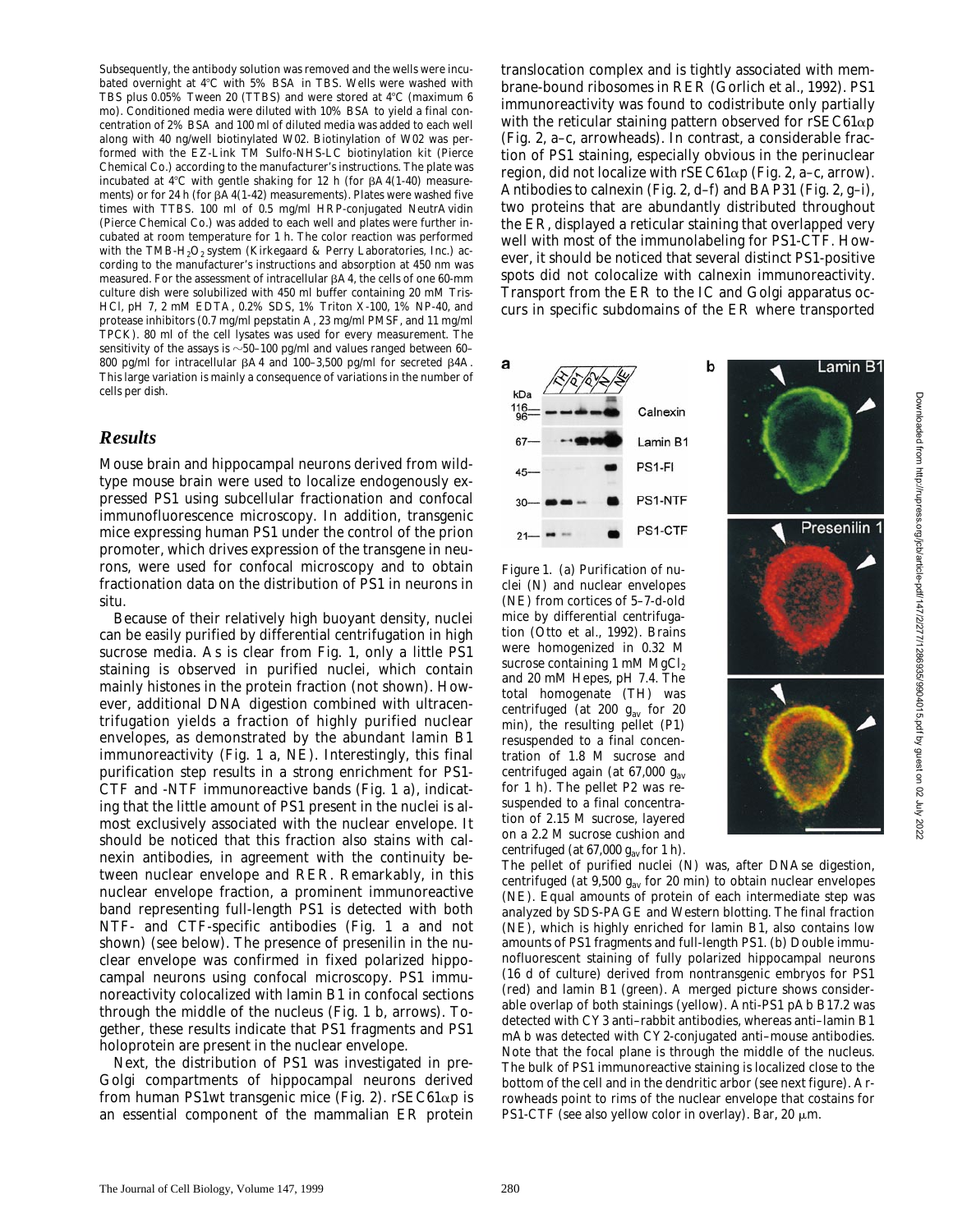proteins are concentrated in budding transport vesicles coated by COPII coat proteins (Barlowe et al., 1994). SEC23p is one of the cytosolic components of this COPII coat complex. As shown in Fig. 2, j–l, this COPII protein displayed an overall colocalization with PS1-CTF (Fig. 2 l, inset, yellow). At a higher magnification, all PS1-CTF– positive patches were also immunolabeled for SEC23p (see detailed area in Fig. 2, j–l). These export sites are of-



*Figure 2.* Double immunofluorescent staining of fully polarized hippocampal neurons derived from PS1wt transgenic embryos for PS1 (red in all pictures) and rSEC61ap (a–c), calnexin (d– f), BAP31 (g–i), SEC23 (j–l), and ERGIC-53/p58 (m–o). Fields c, f, i, l, and o represent color overlays. mAb 5.2 was used to label human PS1wt and detection was done with CY3 anti-mouse secondary antibodies. All other marker proteins were counterstained using CY2-conjugated anti– rabbit secondary antibodies. Notice the relative weak colocalization of PS1 with the RER marker rSEC61ap (a–c, arrowheads) mainly in the perinuclear region (a-c, arrow). PS1 colocalizes much better with other ER marker proteins such as calnexin (d–f), BAP31 (g–i), and SEC23 (j–l), or with ERGIC-53/p58, a resident protein of the IC. The pictures in (j–o) give a detailed area of the fully polarized neuron as overviewed in the insets. Bars: (a-i) 20  $\mu$ m; (j-o) 10  $\mu$ m.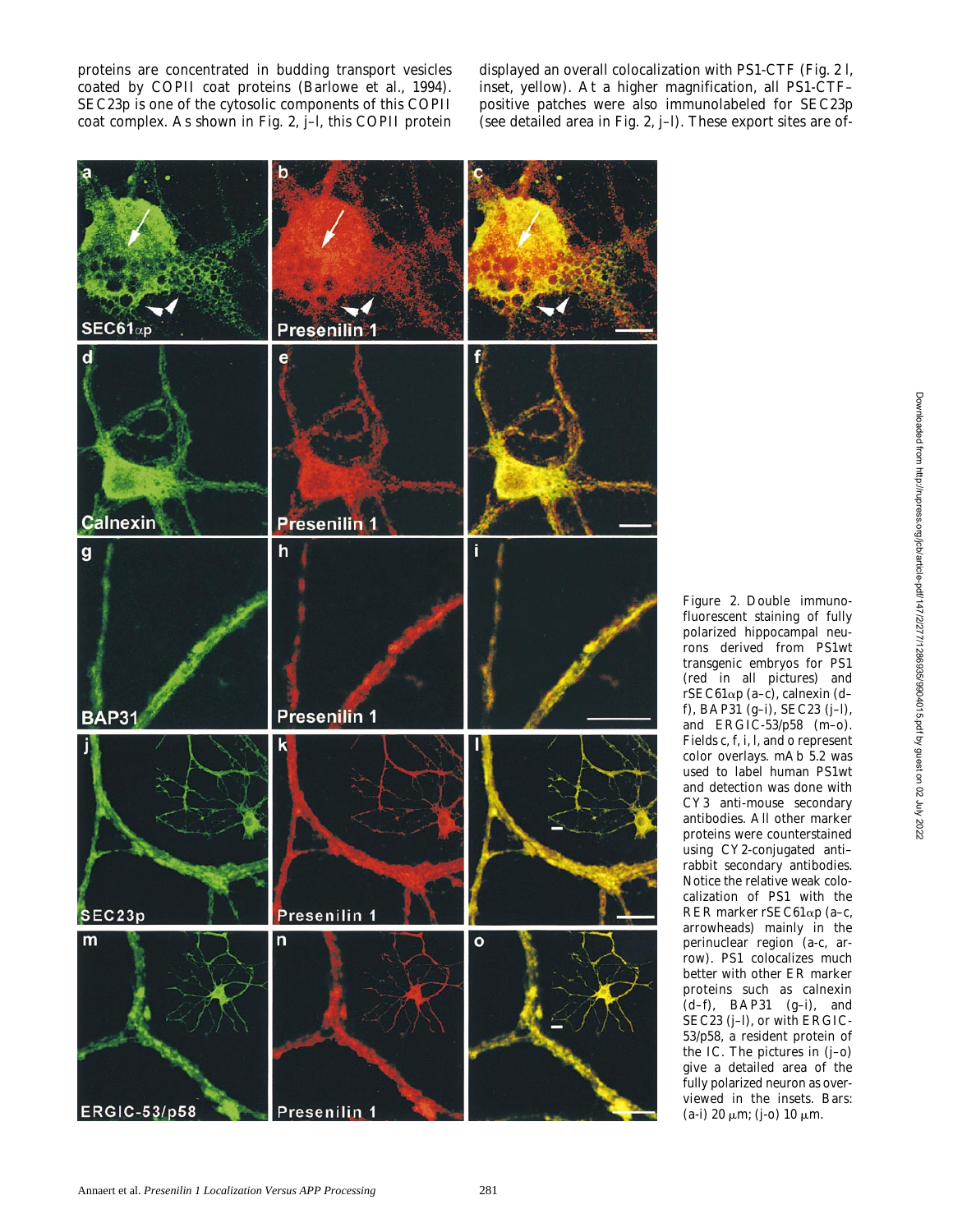ten found juxtaposed to vesiculotubular clusters (VTCs) of the IC (Bannykh and Balch, 1998). Indeed, immunolabeling of ERGIC-53/p58, so far the best characterized IC resident protein (Schweizer et al., 1991; Klumperman et al., 1998), showed a close colocalization with PS1-CTF (Fig. 2, m–o). Therefore, these results indicate an abundant localization of presenilin in the ER.

Especially the close overlap with SEC23p and ERGIC-53 prompted us to further document the interesting localization of PS1 in the transit zone between ER and Golgi. We applied a cell fractionation scheme described by Schweizer et al. (1991) that allows one to obtain highly enriched fractions of the IC in VERO cells. This method starts with a Percoll gradient centrifugation step, resulting in a rough separation of RER and Golgi membranes. When

applied on the postnuclear fraction of mouse brain, most of the PS1 immunoreactivity was detected in two peaks (Fig. 3 a). One small peak (15.1  $\pm$  0.5% of total PS1-CTF or 19.4  $\pm$  3.3%,  $n = 3$ , of total PS1–NTF immunoreactivity, respectively) was associated with the bottom fractions of the gradient coinciding with the distribution of the RER marker protein rSEC61 $\alpha$ p (Fig. 2 a), confirming that a relative low amount of PS1 is associated with the RER compartment. A second, major peak (pool II:  $42.7 \pm 2.4\%$  for PS1-CTF and  $48.1 \pm 0.5\%$ ,  $n = 3$ , for PS1-NTF) was located in the low density region coinciding with the density of Golgi membranes (Fig. 3 a and Schweizer et al., 1991). Typically, IC membranes equilibrate as a broad peak in the midportion of this self-formed gradient. Fractions 5–14, containing  $61.6 \pm 7.3\%$  ( $n = 3$ ) of the total ERGIC-



*Figure 3.* Analysis of PS1 in enriched fractions of the IC isolated from cortices of 5–7-dold mice (adapted from Schweizer et al., 1991). (a) A postnuclear supernatant (PNS) was mixed with Percoll to give a final density of 1.129 g/ml and centrifuged (at 37,000 *g*max for 41 min). Twenty-two fractions of 1.5 ml were collected and analyzed by SDS-PAGE and Western blotting (equal amount of fraction volume). PS1 immunoreactivity was distributed bimodally with most of the immunoreactivity recovered in fractions 15– 19. (b) Fractions 5–14 were pooled (Pool I), adjusted to 30% (wt/wt) Nycodenz, and overlaid with 27% and 18.5% (wt/wt) Nycodenz. After isopycnic centrifugation (85,800  $g<sub>max</sub>$  for 20 h), three interfaces were collected (F1, F2, and F3). The 18.5–27% interface F3 is highly enriched in marker proteins for the intermediate compartment (IC), such as p58/ERGIC-53. Comparable enrichments were found for both PS1-NTF and -CTF. Equal amounts of protein were analyzed by SDS-PAGE and Western blotting. For PS1-NTF, an additional long exposure of the same blot is shown to reveal the full-length PS1. Notice that the F3 fraction is still contam-

inated with membranes derived from the RER as demonstrated by two specific marker proteins, rSEC61 $\alpha$ p and TRAP $\alpha$ . (c) The interface fraction F3 was diluted twofold with buffer C (Schweizer et al., 1991) and loaded on a continuous sucrose gradient (0.8–1.6 M sucrose in buffer C). After isopycnic gradient centrifugation (SW41 rotor, at 250,000  $g_{\text{max}}$  for 4 h), 12 fractions were collected from the top and analyzed by Western blotting. Calnexin, ERGIC-53/p58 and PS1 fragments all display a bimodal distribution, whereas TRAP $\alpha$  and  $rSEC61\alpha p$  are only distributed in the second half of the sucrose gradient. The bottom panel shows the distribution of the different marker proteins expressed per milligram of protein in each fraction (arbitrary units/mg protein). It should be noted that at low sucrose densities (first half of the gradient), both PS1 fragments clearly coenrich with the first pool of ERGIC-53/p58–positive membranes, whereas no clear enrichment is observed for calnexin. The data represent one out of two independent experiments.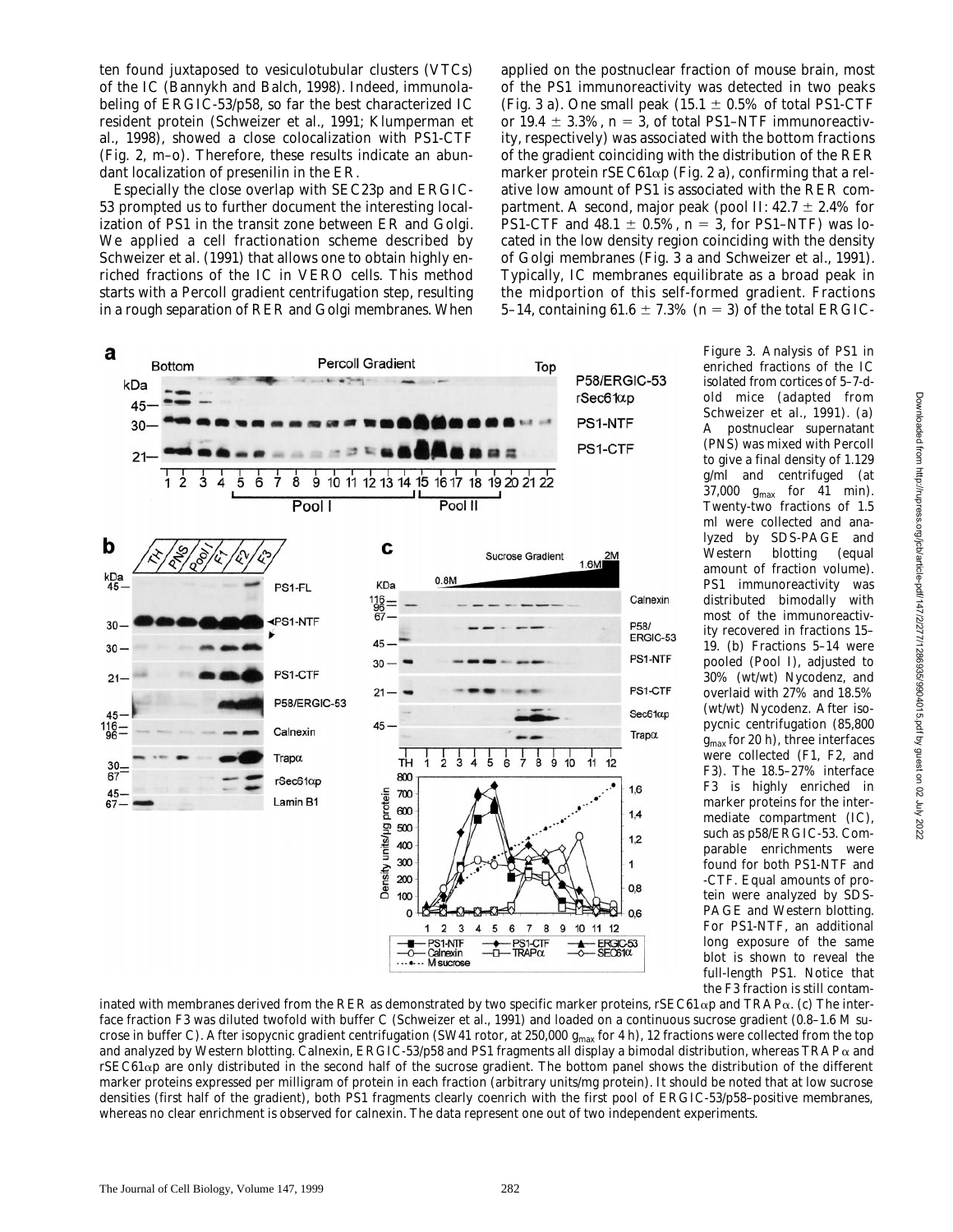53/p58 immunoreactivity contained 25.1  $\pm$  2.1% of PS1-CTF and  $17.9 \pm 1.5\%$  of PS1-NTF ( $n = 3$ ). This fraction was pooled (Fig. 3 a, Pool I) and further purified and concentrated by an additional centrifugation step in a discontinuous Nycodenz gradient (Fig. 3 b). Three interfaces, F1, F2, and F3, are recovered. The interface F3 at 18.5–27% Nycodenz is highly enriched in IC membranes, as demonstrated by the strong immunoreactivity for p58/ERGIC-53 (Fig. 3 b). Both PS1-NTF and -CTF coenrich to a similar extent in this final F3 fraction. Unfortunately, and in contrast to the original method (Schweizer et al., 1991), immunoblotting for rSEC61 $\alpha$ p and TRAP $\alpha$ , a protein associated with the translocon site (Hartmann et al., 1993), revealed contamination of F3 with RER membranes (Fig. 3 b). This discrepancy is probably a consequence of the difference in starting material, i.e., VERO cells versus mouse brain used here. Therefore, we purified the F3 fraction in an additional continuous sucrose gradient (0.8–1.6 M sucrose). Whereas the marker proteins calnexin and ERGIC-53/p58 displayed together with PS1 a bimodal distribution (Fig. 3 c), the rSEC61 $\alpha$ p and TRAP $\alpha$  immunoreactivity was solely recovered in the high density region of the gradient. Thus, the PS1 immunoreactivity in the low density region (fractions 4 and 5) of the gradient cannot be explained by contaminating RER membranes. Furthermore, we quantified all marker proteins by densitometric scanning. When the results were expressed as density units per milligram of protein (Fig. 3 c, bottom), it became obvious that PS1 fragments specifically coenriched with ERGIC-53/p58 rather than with calnexin, suggesting their localization in the IC. Moreover, the enrichment factor for ERGIC-53/p58 obtained in the low density peak fraction was 35 compared with total homogenate, reaching a similar degree of enrichment as originally described for VERO cells (Schweizer et al., 1991).

From the initial Percoll gradient (Fig. 3 a), a major peak of PS1 immunoreactivity (Pool II) can be observed corresponding to less dense regions where Golgi-derived membranes tend to equilibrate (Schweizer et al., 1991). To analyze whether this reflected an association of PS1 with Golgi membranes, we further purified the pooled fractions 15–19 using discontinuous Nycodenz gradient centrifugation consisting of three layers of different Nycodenz concentrations. Most of the PS1 immunoreactivity was recovered in the 14–21% interface (IF3) together with marker proteins of the Golgi apparatus (such as GM130). This interface IF3 was loaded on a continuous sucrose gradient (0.3–1.7 M sucrose) and the distribution of PS1 was analyzed after ultracentrifugation (Fig. 4 A). Established Golgi marker proteins such as GM130 (Fig. 4 A) and b-cop (not shown) equilibrated at high sucrose densities in fractions 4 and 5, whereas the bulk amount of PS1-CTF and -NTF immunoreactivity was recovered at a lower buoyant density with a peak in fractions 7 and 8. The striking similar distributions of the unglycosylated form of TGN38 (Fig. 4 A, *M*r 45,000) and RAP with the PS1-CTF and -NTF indicate that the PS1 in this pool is mainly associated with early cis-Golgi membranes. Indeed, unglycosylated TGN38 is located in the early cis-Golgi, whereas RAP is a molecular chaperone assisting membrane proteins such as the LDL receptor in their passage through the early secretory pathway between the ER and Golgi (Bu and Schwartz, 1998). Since the IC resident protein p58/ERGIC-53 did not codistribute with fractions 7 and 8, these fractions may identify a membrane-bound intermediate between the IC and cis-Golgi. Mature (glycosylated) TGN38, which is a marker for the TGN tubules, is mainly found in the bottom fraction (Fig. 4 A, fraction 1). Since this fraction is completely devoid of PS1 immunoreactivity, we can assume that PS1 does not reach the TGN in significant amounts.

This observation was entirely corroborated by confocal laser microscopy of control hippocampal neurons. Antibodies against the peripherally associated 58-kD Golgi protein (Fig. 4 B, p58/Golgi), detected Golgi staining restricted to the cell body and proximal dendrites of neurons (Fig. 4 B, a–c) in agreement with Krijnse-Locker et al. (1995). At first glance (Fig. 4 B, c), a high degree of overlap with the immunostaining for PS1-CTF seemed to be observed. However, when a more careful analysis was performed at a higher magnification (Fig. 4 B, d–f), only a limited overlap could be demonstrated (Fig. 4 B, d–f, asterisk and arrowhead). This becomes even more clear in the vertical plane section of a proximal dendrite (Fig. 4 B, g–i; the arrow in d–f indicates the site of the section). PS1- CTF staining was concentrated in defined stacks often capped by or juxtaposed to staining for p58/Golgi (Fig. 4 B, g–i, arrowheads). Both proteins colocalized only partially in discrete areas. This is in line with the fractionation data.

 $\alpha$ - and  $\beta$ -secretase cleavage of APP occurs in the late Golgi, in transport vesicles, at the cell surface, and in endocytic compartments (Selkoe, 1998), generating the  $\alpha$ and  $\beta$ -APP carboxy-terminal stubs associated with the membranes. These stubs are the direct substrates for  $\gamma$ -secretase. Given the restricted distribution of PS1 in the ER, IC, and early cis-Golgi compartments, the question arises how the  $\gamma$ -secretase cleavage of these APP stubs can be controlled by PS1.

Therefore, we analyzed the distribution of endogenous APP in the same fractions analyzed before for presenilin immunoreactivity. As shown in Fig. 5 a, both the gradient distributions of the APP holoprotein and the APP carboxy-terminal fragments were bimodal, which is similar to what was found for PS1 (Fig. 3 a). The larger amounts are found in the fractions of Pool II. Further purification resulted in the concomitant enrichment for the APP carboxy-terminal fragments in the F3 interface (Fig. 5 b), where PS1 is also recovered. Remarkably, this enrichment was much less obvious for the APP holoprotein, suggesting a selective accumulation of the carboxy-terminal APP fragments in this fraction. Further analysis of the Pool II– associated APP immunoreactivity revealed the enrichment of the APP carboxy-terminal fragments in exactly the same fractions of the sucrose gradient where PS1 fragments (together with RAP) are recovered (compare Fig. 5 c with Fig. 4 A). Interestingly, therefore, the carboxy-terminal fragments of APP are apparently at least partially codistributing with PS1-NTF and -CTF in the same subcellular membrane compartments (see Discussion). Given the existing controversy whether or not PS1 can be found in compartments beyond the ER/IC and cis-Golgi, we extended our study to some well-defined post-Golgi compartments such as lysosomes, endosomes, synaptic vesi-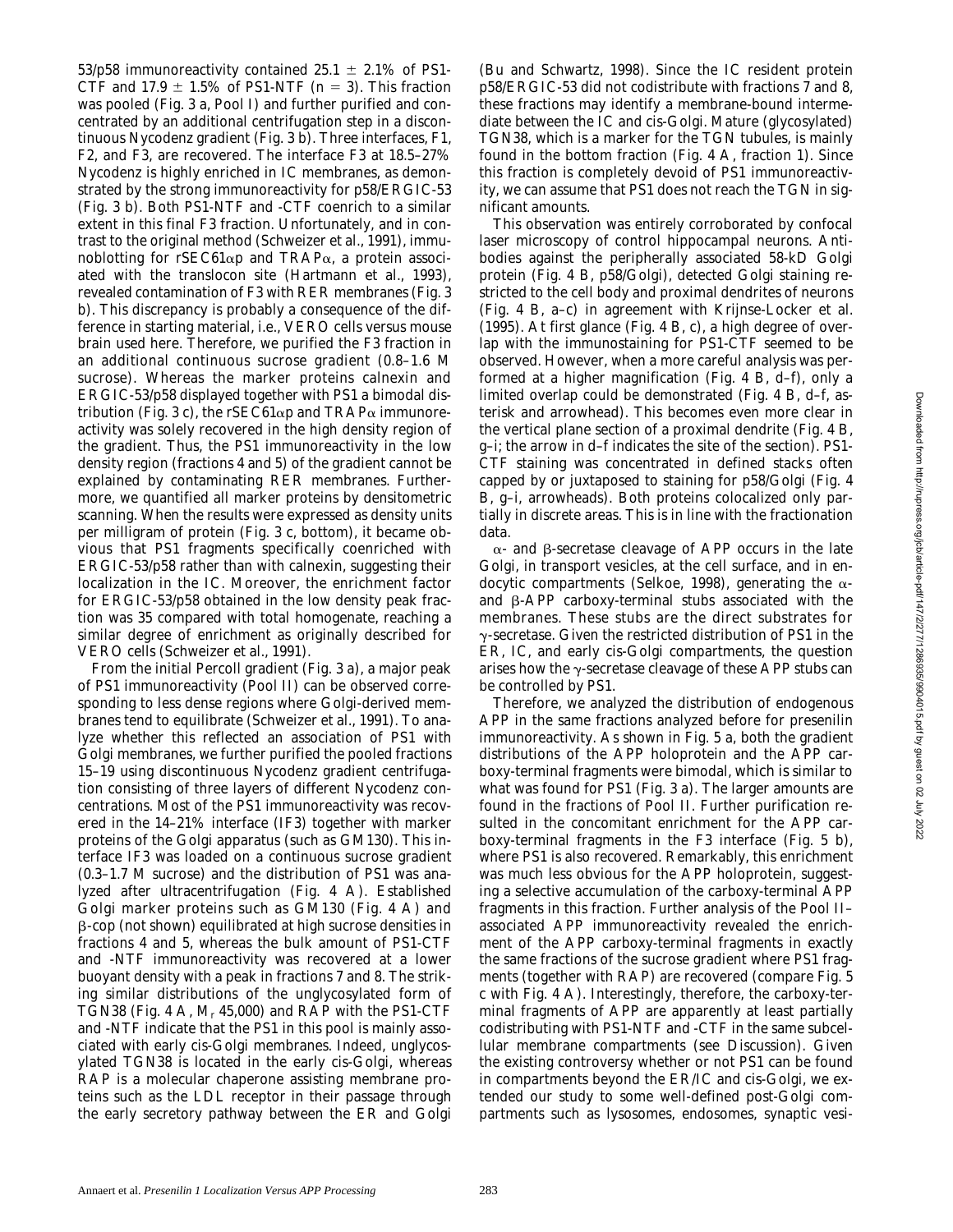

B



*Figure 4.* Analysis of PS1 immunoreactivity in the Golgi apparatus by cell fractionation (A) and confocal microscopy (B). (A) Fractions 15–19 of the Percoll gradient (see Fig. 3 a) were pooled (Pool II), adjusted to 25% (wt/wt) Nycodenz, and overlaid with 21, 14, and 10% (wt/wt) Nycodenz. After isopycnic centrifugation (SW41 rotor; at 85,800  $g_{\rm max}$  for 20 h), three interfaces were collected (IF1, IF2, and IF3, not shown). Interface IF3, containing most of the PS1 immunoreactivity (not shown) was diluted twofold with buffer C (Schweizer et al., 1991) and further fractionated by continuous sucrose density gradient centrifugation (0.3–1.7 M sucrose, at 250,000 *g*max for 2 h). Fractions were collected from the bottom and an equal volume of each fraction was analyzed. The peak immunoreactivity for PS1-NTF and -CTF was slightly shifted to less dense regions of the gradient, thereby codistributing with BAP31, RAP, and immature TGN38.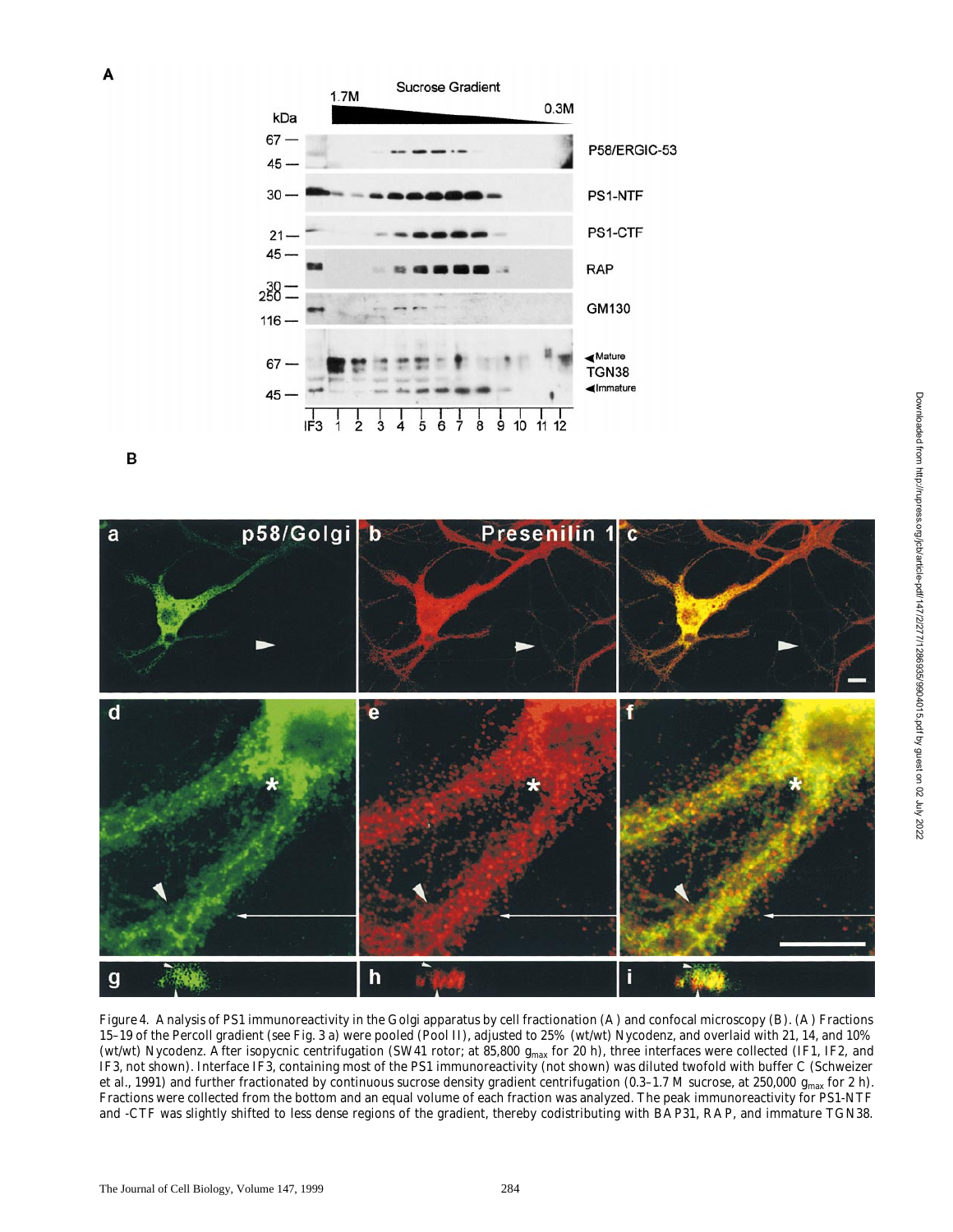

*Figure 5.* Analysis of the distribution of APP holoprotein and carboxy-terminal fragments in ER- and IC-enriched fractions isolated from cortices of 5–7-d-old mice using the same fractionation protocol as described in Fig. 3, a and b, and Fig. 4  $(A)$ . (a) Distribution of APP after Percoll gradient centrifugation of a postnuclear fraction. Like for PS1, both APP and APP stubs display a bimodal distribution with the major amount of immunoreactivity in fractions 15–20 of the gradient. (b) APP carboxy-terminal fragments enrich in the interface F3. (c) APP fragments could be further enriched after Nycodenz and sucrose gradient centrifugation of Pool II from the Percoll gradient (a). The distribution of APP carboxy-terminal fragments is identical to that of PS1-NTF and -CTF (Fig. 4 A).

cles, the cell surface, and clathrin-coated vesicles. Both PS1 fragments clearly purify away from mature and intact lysosomes (Fig. 6, compare with the enrichment for cathepsin D), and were observed only after prolonged exposure times. The weak immunoreactivity in the pure lysosomal fractions is most likely a consequence of minor contamination of the isolated fraction.

We also investigated the possible colocalization of CTF-PS1 with marker proteins of post-Golgi compartments such as the transferrin receptor and synaptobrevin II in hippocampal neurons of control, nontransgenic mice (Fig. 7). In fully polarized neurons, the transferrin receptor is localized somatodendritically and, accordingly, numerous transferrin receptor–positive punctae are noticed in the dendritic arbor (Fig. 7, a–c, dendrites, and d–f, growth cone). Virtually no overlap is observed for PS1-CTF and transferrin receptor staining, indicating that PS1 is not present in recycling endosomes. Synaptobrevin II is often used as a marker for synaptic vesicles that cluster in specialized axonal regions of mature neurons referred to as synaptic boutons. Again no immunostaining for PS1 could be detected within these boutons (Fig. 7, g–l, with emphasis on the detailed area in g–i), suggesting that no PS1 is associated with the membranes of synaptic vesicles. Further analysis of highly purified clathrin-coated vesicles from nerve terminals, or double immunostaining with specific cell surface marker such as ICAM-5, and surface biotinylation experiments (not shown) did not yield any conclusive evidence that PS1 could be associated with clathrin-coated vesicles or with the cell membrane. (data not shown). It is clear that the amounts of presenilin present in the membranous compartments beyond the ER–cis-Golgi in hippocampal neurons are very limited and, in any event, below the detection limits of our current available technology. In conclusion, the data obtained from both cell fractionation and immunofluorescence studies on brain and neurons, demonstrate the abundant association of PS1 with the ER, IC, and to a lesser extent, the early cis-Golgi.

This prompted us to further investigate the relationship between APP processing and presenilin at a more functional level. Therefore, we generated a series of APP trafficking mutants that limit APP processing to specific subcellular compartments. A dilysine motif was added to the carboxy terminus of APP to retain APP/KK in pre-Golgi compartments, thereby emphasizing the  $\beta$ A4(1-42) production (Chyung et al., 1997). Reinternalization of cell surface APP was blocked by deleting the cytoplasmic tail

Mature TGN38 immunoreactivity was mainly recovered in the bottom fraction of the gradient. GM130, a Golgi marker, is distributed in the high density region of the gradient where no peak of PS1 immunoreactivity was observed. (B) PS1 does not distribute extensively into the Golgi apparatus. Fully polarized neurons isolated from control, nontransgene embryos were double stained for PS1 (pAb B17.2; red) and p58/Golgi (green). Detection was performed with CY3 anti-rabbit and CY2 anti-mouse secondary antibodies, respectively. In contrast to PS1 labeling (b), Golgi staining (a) is restricted to the soma and proximal part of the dendrites as can be seen in the overview of a neuron (a–c, arrow). (d–f) Enlarged area of the proximal dendrite in the same neuron stained for PS1 (red) and p58/Golgi (green). The asterisk indicates regions in the cell body with a relative low level of colocalization. Arrowheads point to areas of codistribution. (g–i) Section in the vertical plane of the neuron at the position in the proximal dendrite indicated by the arrow in (d–f). Only a partial overlap is observed and in many cases, PS1 immunoreactivity is very closely juxtaposed to p58/Golgi staining (arrowheads in g–i). c, f, and i are the merged signals. PS1 and Golgi stainings are mainly not overlapping. Bars, 10  $\mu$ m.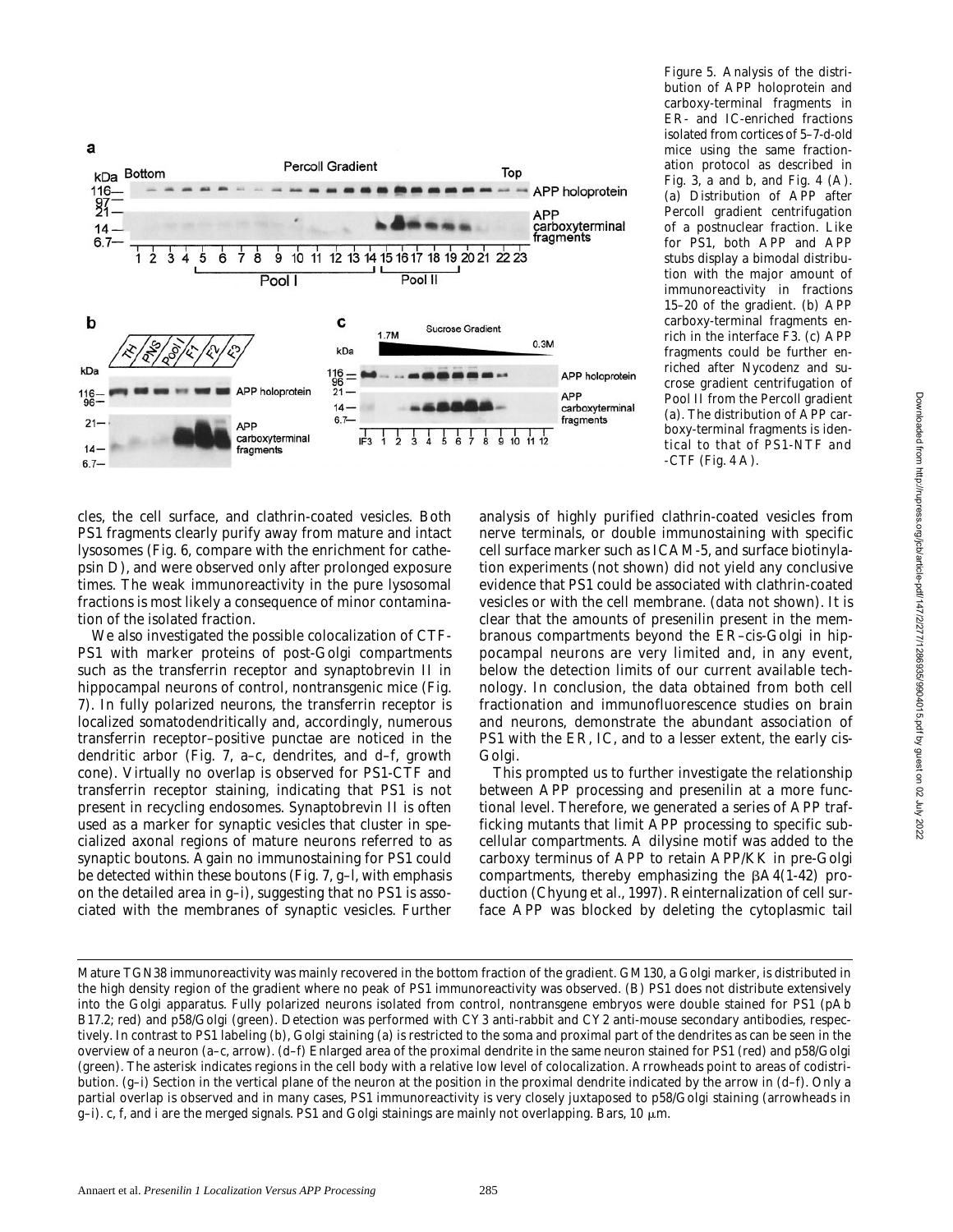

*Figure 6.* Purification of lysosomes from cortices of 5–7-d-old mice. Highly purified lysosomes were obtained by a combination of low speed centrifugation in 0.25 M KCl and velocity gradient centrifugation in Percoll according to the method of Maguire and Luzio (1985). The final lysosomal fraction (LYS) is clearly enriched in cathepsin D. Hardly any PS1-NTF or -CTF immunoreactivity was detected in this fraction.

 $(APP\Delta CT)$ , limiting APP trafficking to the biosynthetic pathway (Tienari et al., 1996b), and severely impairing bA4 secretion (Perez et al., 1999). A chimerical APP/ LDLR was generated by replacing the cytoplasmic domain of APP by that of the LDL receptor. This mutation increases the recycling of APP in the endosomal compartments and promotes  $\beta A4(1-40)$  production (see below). We also investigated the effects of the clinical APP/Lon-

*Table I. Processing of APP in Hippocampal Neurons*

don mutation in combination with the PS1 mutations, to see whether these mutations operate additively or not. The APP constructs were expressed in neurons using the SFV expression system. Similar expression levels for all constructs were obtained in hippocampal cultures, except for APP $\Delta$ CT (Fig. 8, CELL). For comparisons between the different experiments, the obtained phosphorimaging results were normalized to the expression levels of APP holoprotein in the cell extracts. Expression of  $APP\Delta CT$ led to decreased  $\beta A4$  secretion concomitantly with the production of a short cell-associated  $\beta$ -stub. In the case of  $APP/KK$  infection, the decrease of secreted  $\beta A4$  was even more pronounced (also see below). The APP/KK mutant is actively retrieved from the cis-Golgi to the ER as a consequence of the dilysine motif. This was confirmed by its complete endo-H glycosidase sensitivity (data not shown) and its codistribution with calnexin (Fig. 9 b) and endogenous PS1 (Fig. 9 c). The striking colocalization of endogenous PS1 with virally expressed APP/KK (Fig. 9 c, inset) should be noticed. As a control, SFV-APPwt is shown, which confirms the axonal delivery of this protein (Fig. 9 a) (Simons et al., 1995; Yamazaki et al., 1995; Tienari et al., 1996b). We analyzed systematically the metabolism of the expressed APP mutants (Table I). Quantitative immunoprecipitation and phosphorimaging determined the total amounts of cell-associated  $\alpha$ - and  $\beta$ -stubs and secreted  $\beta$ A4. To standardize and to allow comparisons between different experiments, we normalized all values to cellassociated APP holoprotein. Similarly, normalization of the numbers obtained in the ELISA experiments was performed because of the relative large variations in the abso-

| $\downarrow$ Transgene          | $\alpha$ -stub/APP <sub>cell</sub> | $\beta$ -stub/APP <sub>cell</sub> | Secreted $\beta$ A4/APP <sub>cell</sub> | Secreted 1-42/1-40                | Intracell, 1-42/1-40                                 |
|---------------------------------|------------------------------------|-----------------------------------|-----------------------------------------|-----------------------------------|------------------------------------------------------|
| A. SFV-APP wild-type            |                                    |                                   |                                         |                                   |                                                      |
| Control                         | $1.00 \pm 0.04$ (17)               | $1.00 \pm 0.04$ (17)              | $1.00 \pm 0.04$ (18)                    | $1.00 \pm 0.02$ (17)              | $1.00 \pm 0.05$ (17)                                 |
| PS1wt                           | $0.86 \pm 0.04$ (14)               | $0.91 \pm 0.03$ (12)              | $0.99 \pm 0.07$ (15)                    | $0.90 \pm 0.17(4)$                | $1.37 \pm 0.20(5)$                                   |
| $PS1_{L286V}$                   | $1.02 \pm 0.13(4)$                 | $0.84 \pm 0.08(5)$                | $0.89 \pm 0.08$ (6)                     | $1.30 \pm 0.10$ (6) <sup>*</sup>  | $1.13 \pm 0.20$ (6)                                  |
| $\mathrm{PS1}_{\mathrm{M146L}}$ | $1.08 \pm 0.06$ (6)                | $1.05 \pm 0.08$ (6)               | $1.27 \pm 0.13$ (6) <sup>**</sup>       | $1.95 \pm 0.13(8)$ <sup>**</sup>  | $0.98 \pm 0.11(8)$                                   |
| <b>B. SFV-APP London</b>        |                                    |                                   |                                         |                                   |                                                      |
| Control                         | $1.00 \pm 0.07$ (13)               | $1.00 \pm 0.06$ (13)              | $1.00 \pm 0.05$ (13)                    | $1.00 \pm 0.03$ (10)              | $1.00 \pm 0.08$ (11)                                 |
| PS1wt                           | $0.84 \pm 0.09$ (11)               | $0.85 \pm 0.10(11)$               | $0.87 \pm 0.11(11)$                     | $0.91 \pm 0.08(5)$                | $1.38 \pm 0.18$ (3)                                  |
| $\mathrm{PS1}_{\mathrm{L286V}}$ | $0.64 \pm 0.09(8)^*$               | $0.74 \pm 0.10(8)^*$              | $1.09 \pm 0.07(8)$                      | $1.38 \pm 0.07(8)^*$              | $1.44 \pm 0.19(8)$                                   |
| $PS1_{M146L}$                   | $0.58 \pm 0.08(5)^*$               | $0.75 \pm 0.12(5)^*$              | $1.02 \pm 0.34(5)$                      | $2.97 \pm 0.65$ (3) <sup>**</sup> | $1.14 \pm 0.04$ (3)                                  |
| C. SFV-APPACT                   |                                    |                                   |                                         |                                   |                                                      |
| Control                         | n.d.                               | $1.00 \pm 0.08(9)$                | $1.00 \pm 0.06(9)$                      | $1.00 \pm 0.05$ (17)              | $1.00 \pm 0.05$ (17)                                 |
| PS1wt                           | n.d.                               | $1.68 \pm 0.16$ (3) <sup>*</sup>  | $1.22 \pm 0.07$ (3) <sup>*</sup>        | $1.13 \pm 0.07(3)$                | $1.23 \pm 0.12$ (3)                                  |
| $PS1_{L286V}$                   | n.d.                               | $1.04 \pm 0.14$ (3)               | $0.93 \pm 0.12$ (3)                     | $1.24 \pm 0.04$ (7) <sup>*</sup>  | $1.11 \pm 0.12(7)$                                   |
| $PS1_{M146L}$                   | n.d.                               | $0.89 \pm 0.06$ (6)               | $1.16 \pm 0.11$ (6)                     | $1.55 \pm 0.11(7)$ <sup>**</sup>  | $1.05 \pm 0.13(7)$                                   |
| D. SFV-APP/KK                   |                                    |                                   |                                         |                                   |                                                      |
| Control                         | $1.00 \pm 0.03$ (7)                | $1.00 \pm 0.04$ (7)               | $1.00 \pm 0.10(7)$                      | $1.00 \pm 0.11(9)$                | $1.00 \pm 0.11(9)$                                   |
| PS1wt                           | $0.96 \pm 0.06(7)$                 | $0.88 \pm 0.05$ (7) <sup>*</sup>  | $0.92 \pm 0.10(3)$                      | n.d.                              | n.d.                                                 |
| $\mathrm{PS1}_{\mathrm{L286V}}$ | $0.98 \pm 0.04$ (3)                | $0.83 \pm 0.04$ (3) <sup>*</sup>  | $1.03 \pm 0.04$ (3)                     | $1.09 \pm 0.08$ (3)               | $0.58 \pm 0.06$ (3) <sup>*</sup>                     |
| $\mathrm{PS1}_{\mathrm{M146L}}$ | $1.01 \pm 0.04$ (4)                | $0.92 \pm 0.03$ (4)               | $1.90 \pm 0.29$ (4) <sup>**</sup>       | $2.83 \pm 0.57$ (6) <sup>**</sup> | $1.07 \pm 0.07$ (6) <sup><math>\ddagger</math></sup> |

Analysis of the processing of APP in hippocampal neurons with Semliki Forest virus expressing human APP wild-type (A), APP-London mutation (B), carboxy-terminal–truncated mice APP (APPACT, C) or APP/KK (D). Primary neuronal cultures are derived from transgenic mice expressing human PS1 wild-type (PS1wt) or a clinical mutation of PS1 (PS $1_{L286V}$  and PS $1_{M146L}$ ).

The data represent the ratios of the  $\alpha$ - and B-secretase cleaved carboxy-terminal fragments and the total secreted BA4 amyloid peptides to the APP-holoprotein in the cell extracts. as well as the ratios of secreted and intracellular  $\beta$ A4 1-42/ $\beta$ A4 1-40 amyloid peptides. All ratios are normalized to the ratios found in control, nontransgenic cultures (control values in the first line of each table). The number between brackets denotes the number of cultures analyzed for each condition. Data are presented as mean  $\pm$  S.E.M. n.d.: not determined. For table A–D, numerical values in each column were further statistically analyzed by ANOVA and *t* test.

\*Significantly different ( $P < 0.05$ ) from control, nontransgenic cultures (first row in each table).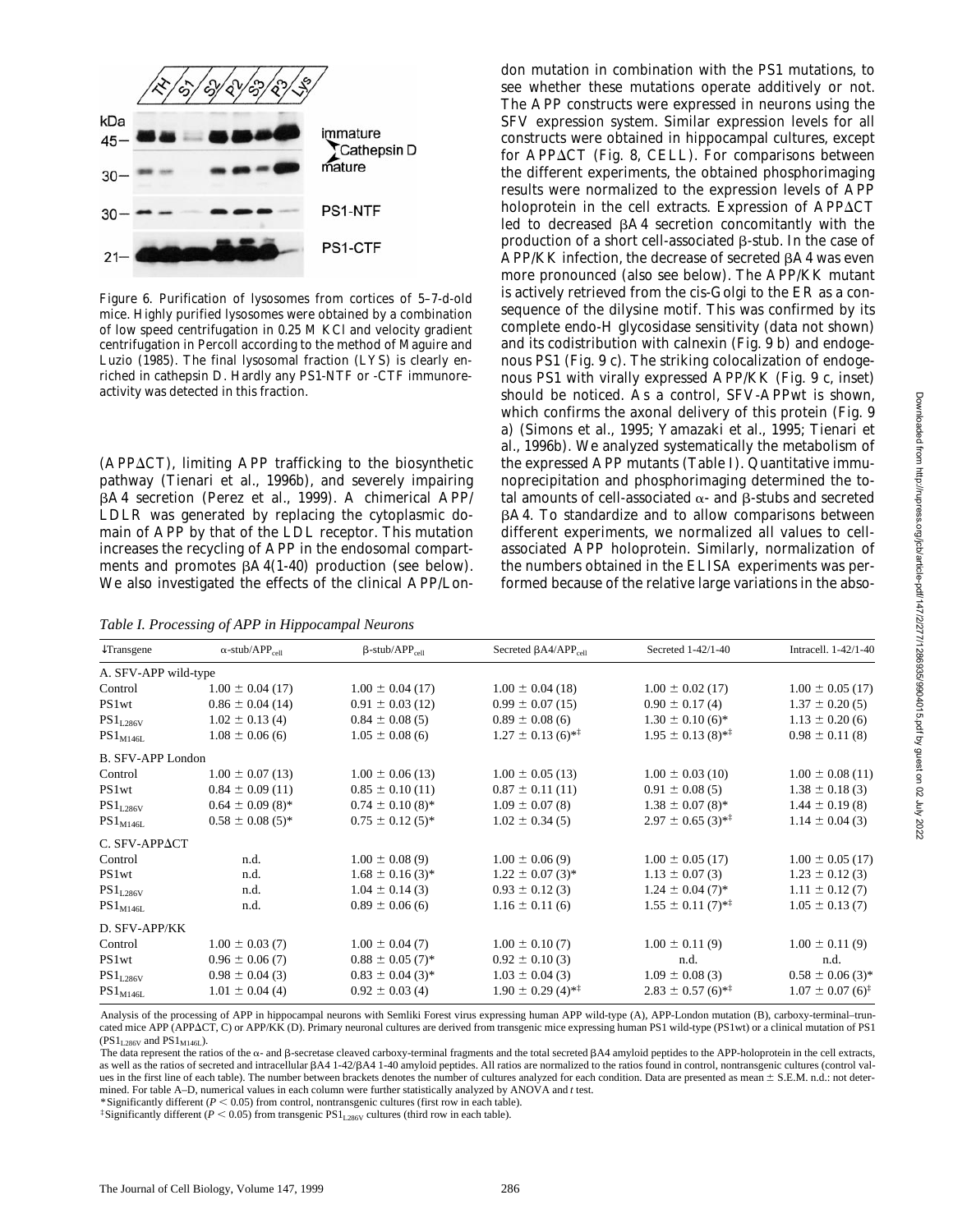

*Figure 7.* PS1 is not localized in recycling endosomes and synaptic vesicles of hippocampal neurons derived from control, nontransgene embryos. (a–f) Within the somatodendritic area of 14-d-old hippocampal neurons, PS1 (pAb B17.2; red) is not colocalized with the transferrin receptor (green). A detailed area of distal parts of the dendritic arbor (a–c) and a growth cone (d–f) are shown. (d–i) Double immunofluorescent staining of hippocampal neurons for PS1 (pAb B17.2; red) and the synaptic vesicle marker synaptobrevin II (mAb 69.1, green). Axonal, presynaptic boutons are marked by synaptobrevin II immunoreactive punctae and are devoid of PS1 immunoreactivity, most clearly seen in the enlarged area displaying an axon running parallel with a dendrite while making several synaptic contacts (g–i). PS1 is distributed into the postsynaptic areas. PS1 was stained with CY3 anti-rabbit, the transferrin receptor and synaptobrevin II with CY2 anti-mouse secondary antibodies. Bars, 10  $\mu$ m.

lute amounts of peptide produced in separate independent experiments. Therefore, only ratios of secreted and intracellular  $\beta A4(1-42)/(1-40)$  are given. Except for APP/ LDLR, all constructs were completely analyzed in the three types of neuronal culture, i.e., expressing human PS1 wt or the clinical mutants  $PS1_{L286V}$  or  $PS1_{M146L}$ . The results were compared with those obtained in cells derived from control and nontransgenic littermate embryos. Table I summarizes the data obtained for APPwt (A), the London mutant (B), APP $\Delta$ CT (C), and APP/KK (D).

With respect to  $\alpha$ - and  $\beta$ -cleaved carboxy-terminal fragments, no significant differences were noticed related to PS1 wild-type or clinical mutants except for the London mutant. The clinical mutations in PS1 do not affect  $\alpha$ - and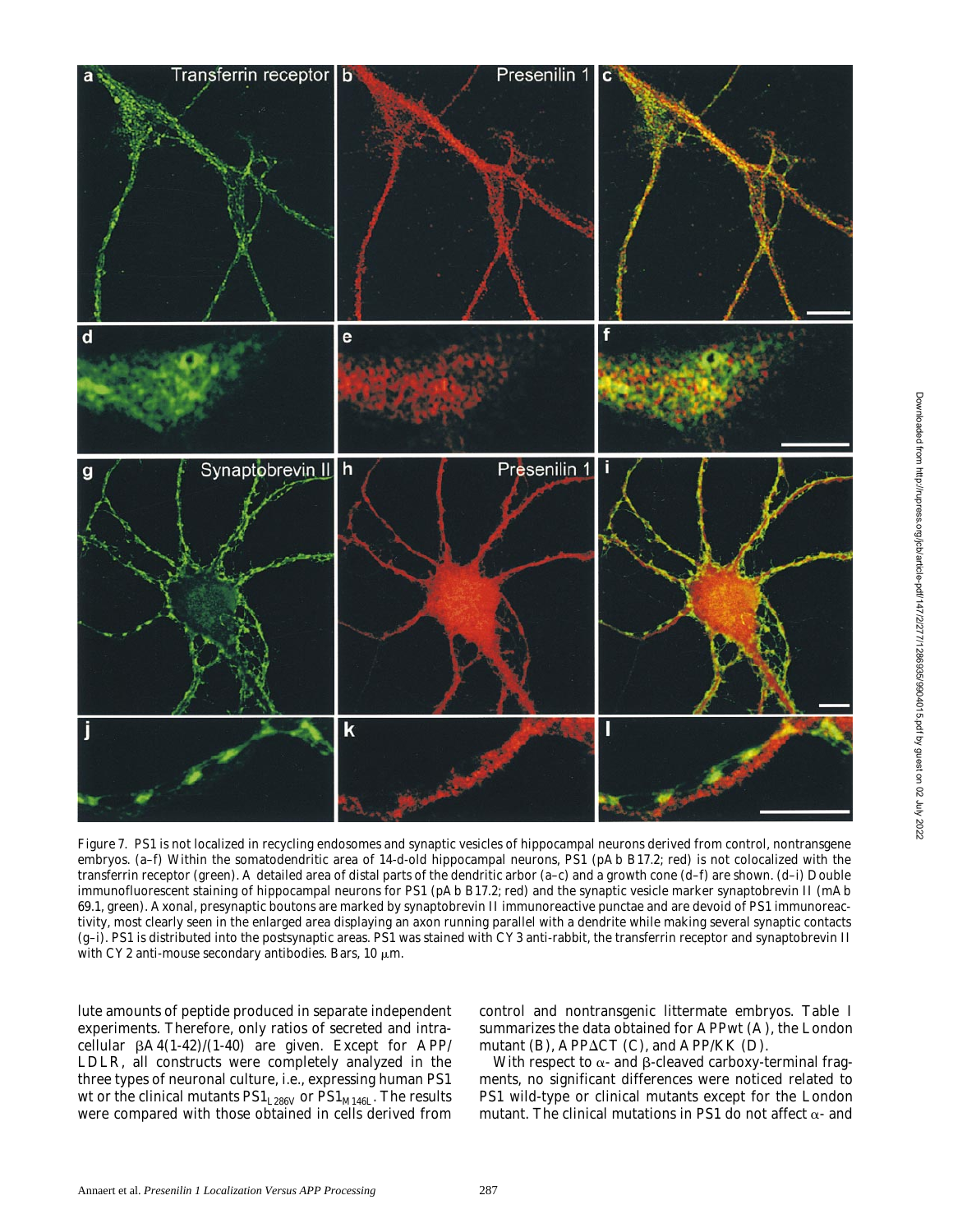

*Figure 8.* Processing of human wild-type APP (APPwt), the London mutant (APP-Lon), and the APP sorting mutants, APP $\Delta$ CT, APP/KK, and APP/LDLR in SFV-infected hippocampal neurons. Immunoprecipitation of total  $\beta A4$  from the culture supernatant (MEDIUM) and carboxy-terminal  $\beta$ -stubs and total  $\beta$ A4 from the cell lysates (CELL) of metabolically labeled hippocampal neurons using antibody B7/7 that recognizes an epitope on the amino terminus of the  $\beta A4$  sequence. Immunoprecipitates were electrophoresed on 10–20% Tris-Tricine gels and analyzed by phosphorimaging. Lower amounts of secreted  $\beta A4$  are recovered in the supernatants of cultures infected with  $APP\Delta CT$  and APP/KK as compared with the other virus constructs. Notice the higher expression of  $APP\Delta CT$  in the cell extracts. As expected, infection with the SFV-APP $\Delta$ CT construct resulted in a shorter  $carboxy-terminal \beta-stub.$  The contribution of carboxyl-terminal fragments and  $\beta A4$  from endogenous APP processing is neglectable as it is below detection level in untransfected cultures (No Virus). Antibody B7/7 used for the  $\beta$ A4 immunoprecipitation experiments reacts also with low affinity with APP-ectodomain, recovered in low quantities from the conditioned media (APPs).

b-secretase activity, complementing the data obtained previously in PS1-deficient neurons (De Strooper et al., 1998). However, in the case of the London mutant, levels of  $\alpha$ and  $\beta$ -stubs were surprisingly decreased in the FAD mutant PS1 neurons. This reflects probably the increased turnover of both stubs by  $\gamma$ -secretase cleavage, in accordance with the strong additive effects of the Londonand FAD-linked PS1 mutations (especially  $PS1_{M146I}$ ) on  $\gamma$ -secretase processing (see below).

To evaluate  $\gamma$ -secretase activities, we measured the total pool of secreted  $\beta A4$  by immune precipitation as well as the ratio of the individual peptides by ELISA. A modest increase in the total amount of secreted  $\beta A4$  was observed for the  $PS1<sub>M146L</sub>$  mutant. This effect was not very dramatic (except for the APP/KK, see below). In contrast, PS1 mutations caused dramatic increases in the  $\beta$ A4(1-42) to  $\beta$ A4(1-40) peptide ratio, and this effect was even more pronounced when the effect of the mild overexpression of PS1wt alone was directly compared with that of PS1 containing clinical mutations. The  $PS1<sub>M146L</sub>$  mutation was overall more effective than the  $PS1_{L286V}$  mutation.

The London mutation on its own caused a threefold increase (3.44 $\pm$ 0.43; *n* = 6) in the ratio of secreted  $\beta$ A4(1-42)/(1-40) versus APP wild-type in control neurons (not shown). Interestingly, an additional rise in this ratio was observed in combination with PS1 mutations (Table I B). This rise ranged from  $1.38 \pm 0.07$  ( $n = 8$ ) for the PS1<sub>L286V</sub> mutation to 2.97 $\pm$ 0.65 (*n* = 3) for the PS1<sub>M146L</sub> mutation.

When compared with APPwt expressed in wild-type neurons, the total raise ranged up to  $12.3 \pm 3.1$  ( $n = 3$ ). The increase appears to be solely due to an increased secretion of the  $\beta$ 4A(1-42) peptide and not a consequence of a decreased  $\beta$ A4(1-40) production, explaining the decrease in  $\alpha$ - and  $\beta$ -carboxy-terminal fragments as mentioned above.

 $APP\Delta CT$  in control neurons yielded low levels of secreted  $\beta$ A4. However, the ratio between the two peptides was slightly raised compared with SFV-APPwt  $(1.30 \pm 0.14, 0.14)$  $n = 8$ , versus SFV-APPwt). This ratio increased even further when this mutant was expressed in  $\text{PS1}_{\text{M146L}}$  neurons (Table I C). For APP/KK, the total secretion of  $\beta$ A4(1-40) was also lowered dramatically to  $5.0\pm1.6\%$  ( $n = 6$ ) when compared with APPwt (see also Fig. 8). The  $\beta$ A4(1-42) secretion was not affected as strongly as the  $\beta$ A4(1-40) secretion and only dropped to  $18.0 \pm 4.7\%$  ( $n = 6$ ) when compared with APPwt. The introduction of the ERretrieving dilysine motif on its own, therefore, caused an appreciable increase in the 42:40 ratio of the secreted peptides to  $3.98\pm0.70$  ( $n = 6$ ) times relative to APPwt. Upon expression in  $PS1<sub>M146L</sub>$  neurons, an additional raise in this ratio of  $2.83\pm0.57$  ( $n = 6$ , Table I D) was observed. The increase could again solely be contributed to an increased secretion of the  $\beta$ A4(1-42) peptide. Interestingly, only for this construct, a sharp rise in total secreted  $\beta A4$  was noticed in  $PS1_{M146L}$  neurons. It should be noticed that the main peptide produced by  $APP/KK$  is  $\beta A4(1-42)$ . This observation indicates that some of the presenilin mutations do not only affect the ratio of the secreted peptides, but can also increase the total production of  $\beta$ A4(1-42). The results obtained with this ER-retained APP/KK mutant also indicate that the clinical PS mutations are operating in the ER. This conclusion was further corroborated in an experiment comparing the amyloid peptide production from APP/LDLR in control and  $PS1_{M146L}$  hippocampal neurons. As expected for a mutant trafficking mainly in the endocytic compartments, a relative increase in secreted  $\beta$ A4(1-40) of 2.36 $\pm$ 0.18 (*n* = 3, SEM) fold was observed, whereas secretion of  $\beta A4(1-42)$  remained largely unaffected. Interestingly, the  $PS1<sub>M146L</sub>$  mutation did not cause a statistically significant effect on the ratio of secreted  $\beta A4$ peptides in these neurons. Finally, we note that in our experimental system, and for all APP constructs studied, PS1 clinical mutations do not cause a significant increase in the  $\beta$ A4(1-42)/(1-40) ratio of intracellular peptides.

#### *Discussion*

In this study, we provide conclusive evidence that the bulk of endogenously expressed PS1 in neurons is localized in the early compartments of the secretory pathway, i.e., in the ER, the IC, and the early Golgi. Relatively limited levels of PS1 are furthermore detected in the nuclear envelope and the RER. The ER, in contrast to the Golgi apparatus, is widely distributed in the soma and the dendrites (including the most distal regions) of neurons (Krijnse-Locker et al., 1995). Therefore, our data explain the previously documented somatodendritic localization of the presenilins (Cook et al., 1996; Busciglio et al., 1997; Capell et al., 1997). Within these early compartments of the biosynthetic pathway, a clear gradient of increasing amounts of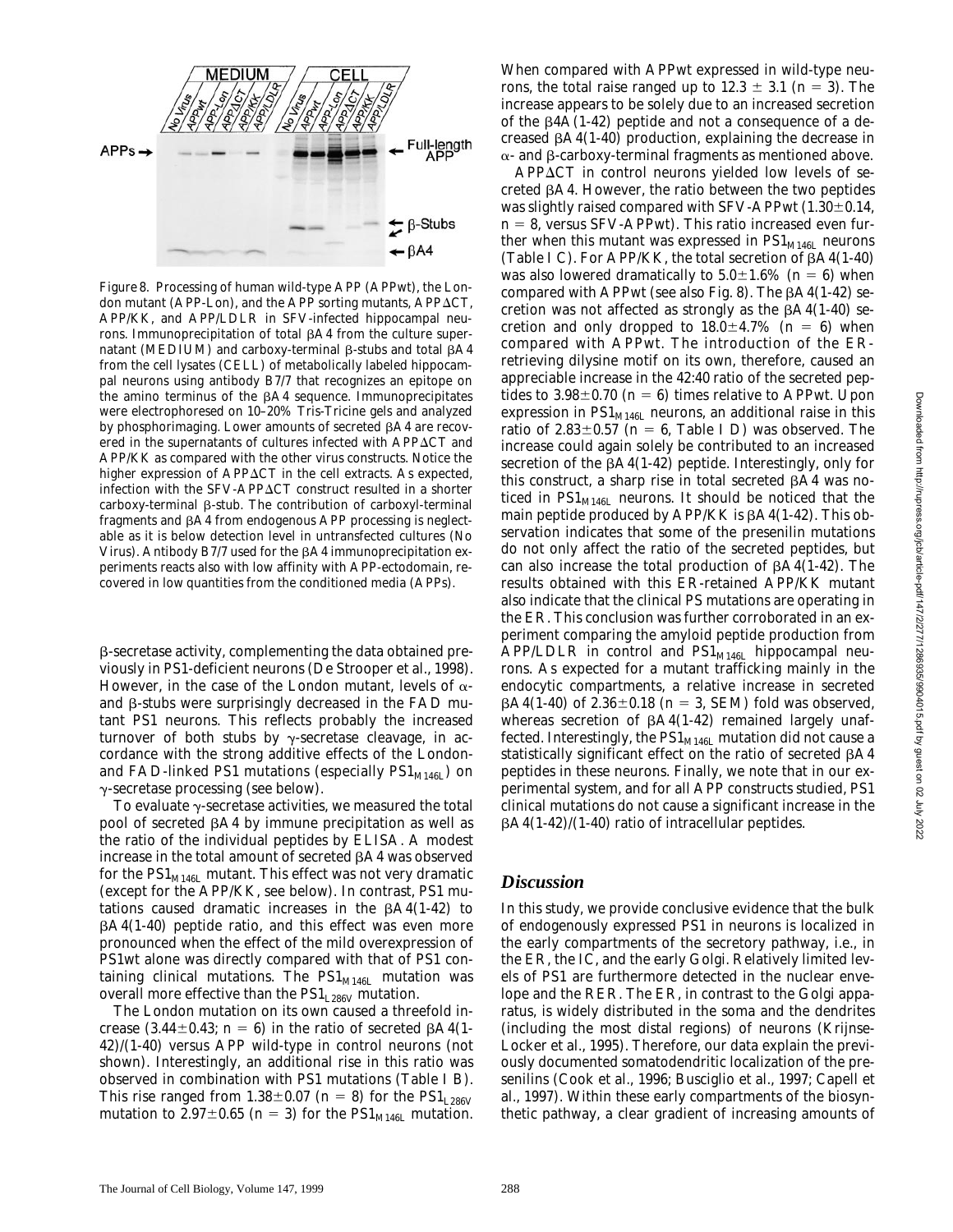

the supposedly functional PS1 fragments is observed. The PS1 immunoreactivity previously detected in the nuclear membrane (Li et al., 1997) is, therefore, a mixture of (predominantly) PS1 fragments and full-length PS1, indicating that cleavage of PS1 by the unknown presenilinase occurs very early after biosynthesis (Xia et al., 1998). Importantly, these results definitively resolve the controversy whether and where full-length presenilin can be detected, namely in nuclear envelope fractions.

Interestingly, both the PS1-NTF and -CTF codistributed and coenriched in all fractionation schemes applied, con-

*Figure 9.* Newly synthesized APP wild-type, but not APP/KK, is sorted to axons in fully polarized hippocampal neurons. (a) Double immunofluorescent staining for APPwt (green) and calnexin (red). Newly expressed APP was detected using a myc antibody. Infection with the SFV-APPwt clearly resulted in axonal localization of the expressed protein. (b) Newly expressed APP/KK was entirely retained in the somatodendritic ER as demonstrated by the virtual complete colocalization with calnexin. APP and calnexin labeling were detected with CY2 anti-mouse and lissamine rhodamine anti-rabbit secondary antibodies, respectively. Asterisk marks a nontransfected neuron. (c) Endogenous PS1 resides in membrane-bound compartments involved in the trafficking and retrieval of dilysine-tagged proteins. The newly expressed APP/KK (green) colocalizes with endogenous PS1 (red) in polarized hippocampal neurons. The colocalization was most obvious in the somatic area (inset). Detection of primary antibodies was with CY2 antimouse (APP) and CY3 anti-rabbit (PS1-CTF) secondary antibodies. Bars, 20  $\mu$ m.

firming at the endogenous level of protein expression that both fragments remain in a 1:1 stoichiometric relationship along the whole early biosynthetic pathway (Thinakaran et al., 1996). Our data not only settle the debate on the subcellular localization of presenilin, but also document for the first time that PS1 immunoreactivity in the ER is concentrated in discrete patches that are sec23p-positive. Sec23p is one out of the five cytosolic proteins that constitute the COPII coat complex required for vesicle budding from the ER (Barlowe et al., 1994). These COPII components bind specifically with cargo molecules destined for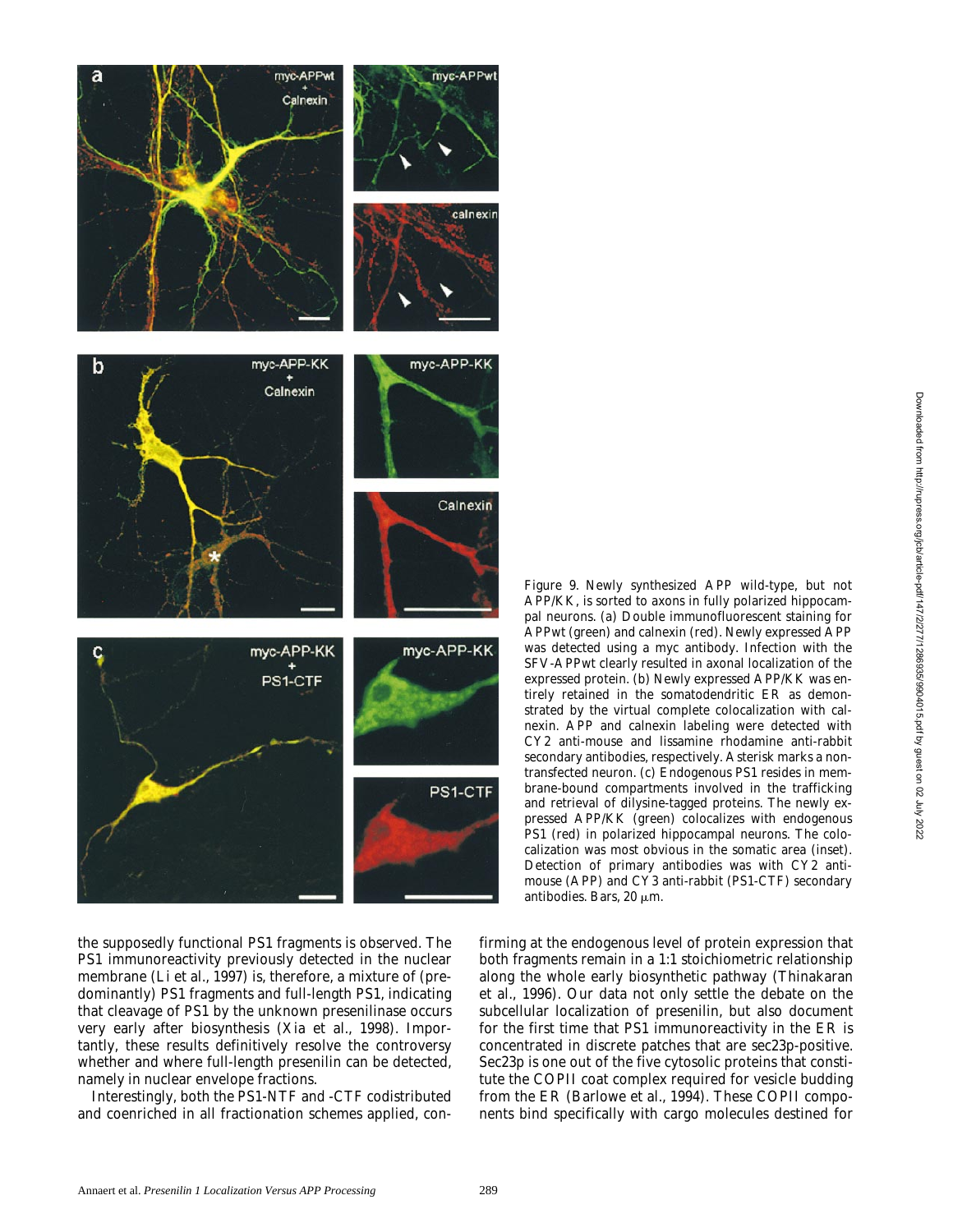sorting into transport vesicles and separate them from the ER resident proteins (Campbell and Schekman, 1997; Aridor et al., 1998; Kuehn et al., 1998). The formation of COPII transport vesicles occurs nonrandomly in the ER at tubular protrusions often juxtaposed to VTC, referred to as the IC (Schweizer et al., 1990, 1991; Bannykh and Balch, 1998). PS1 codistributes and coenriches with markers of this intriguing compartment such as p58/ERGIC-53 (Saraste and Svensson, 1991; Schweizer et al., 1991), suggesting that PS1 is operating in these compartments. A similar conclusion was recently made by Culvenor et al. (1997) who, based on temperature block experiments, suggested that PS1 is localized in the IC and cis-Golgi in stably transfected SY5Y and P19 cell lines. On the other hand, and in contrast with many earlier studies investigating overexpressed PS1 (for instance De Strooper et al., 1997), we could not confirm that PS1 at the endogenous level of expression distributes to a significant extent into the Golgi apparatus. This limits the subcellular compartment where PS1 is operating to the early compartments of the biosynthetic pathway. The earlier reported abundant Golgi localization of the presenilins is probably a consequence of overexpression and missorting of the protein. As illustrated in Fig. 4 B, f and i, colocalization studies should indeed be carefully interpreted. As we suggested before (De Strooper et al., 1997), experiments based on overexpression of presenilins may lead to erroneous conclusions since normal proteolytic maturation and also normal subcellular ER localization is apparently significantly disturbed.

This conclusion is further corroborated by recent findings that overexpression of presenilins results in their redistribution into aggresomes (Johnston et al., 1998). These structures are located at the perinuclear microtubule organizing center, where also the Golgi apparatus is located and are the signature of abnormal biosynthetic stress in the cell. In view of our new data, it is conceivable that PS1 passes from the ER, via VTCs, to cis-Golgi cisternae. The close colocalization of PS1 with sec23p further indicates that at least part of this transport is associated with the trafficking of COPII vesicles. (Schekman and Orci, 1996). Since PS1 fragments exist as a stable complex with a long half-life (Ratovitski et al., 1997) and no accumulation in the Golgi apparatus was observed, PS1 is probably also retrogradely transported. Electron microscopical observations demonstrating abundant PS1 immunoreactivity in vesiculotubular structures and coated vesicles in close vicinity or in continuity with Golgi cisternae support the view that presenilins are actively transported back and forward between the ER and cis-Golgi (Lah et al., 1997). The lack of PS1 immunoreactivity in TGN-enriched fractions (Fig. 4 A) suggests that only minimal amounts of PS1, if any, exit the Golgi area. Indeed, no significant amounts of PS1 were found in recycling endosomes, lysosomes, synaptic vesicles, or clathrin-coated vesicles (not shown and Efthimiopoulos et al., 1998). Finally, all published data that support the localization of PS1 at the plasma membrane (Dewji and Singer, 1997; Schwarzman et al., 1999) imply a topology of PS1 with the amino-terminal domain at the luminal side of the ER. This is not in agreement with several studies (Doan et al., 1996; Li and Greenwald, 1996; De Strooper et al., 1997; Lehmann et al., 1997) that addressed

this question more specifically, although it could be speculated that cell type–specific differences exist. In any event, our data in hippocampal neurons clearly indicate that the bulk of PS1 fragments are localized in compartments of the early biosynthetic pathway and that only limited amounts (if any at all) traffic beyond the Golgi apparatus, a finding that needs to be taken into account when considering the association of presenilin with  $\gamma$ - secretase activities.

Accumulating evidence indicate that presenilins are either part of the catalytic  $\gamma$ -secretase activity (Wolfe et al., 1999) or at least controlling its activity (De Strooper et al., 1998, 1999). Wolfe et al. (1999) presented evidence that presenilins are aspartate proteases that become inactivated by mutating one of the two aspartic acid residues in the sixth or seventh transmembrane region respectively. Overexpression of this mutant PS1 results in dominant negative effects on  $\gamma$ -secretase activity (Steiner et al., 1999; Wolfe et al., 1999). The most simple explanation is that PS1 is  $\gamma$ -secretase itself. This interpretation is consistent with the observation that deletion of the PS1 gene also results in the inhibition of  $\gamma$ -secretase (De Strooper et al., 1998, 1999). In both experiments, secretion of  $\beta$ A4(1-40) as well as  $\beta$ A4(1-42) peptides was equally affected (De Strooper et al., 1998; Wolfe et al., 1999). The subcellular localization of PS1 in the ER as we demonstrate here, is, however, difficult to reconcile with current concepts that  $\gamma$ -secretase processing of APP mainly occurs in the endocytic limb of the subcellular trafficking pathways.

There is clearly a spatial paradox. The first question to be addressed in this regard is whether the real substrates of  $\gamma$ -secretase, namely the  $\alpha$ - and  $\beta$ -secretase cleaved APP carboxy-terminal stubs generally believed to be generated in the late biosynthetic compartments and the endocytic pathways, can indeed reach the subcellular compartments where PS1 resides. Unexpectedly, we could demonstrate the enrichment of the APP carboxy-terminal stubs in the ER/IC subcellular fractions where PS1 resides. From a cell biological point of view, it remains to be explained how this retrograde transport of the APP carboxy-terminal fragments to the ER/IC can occur and which sorting signals are involved, but this finding is at least consistent with the PS1– $\gamma$ -secretase hypothesis (Wolfe et al., 1999). The second question is whether and how PS1 can affect the generation of amyloid peptide in the endocytic limb of the protein trafficking pathways in the cell. This problem was addressed via a functional approach by expressing a series of APP trafficking mutants in hippocampal neurons using the recombinant SFV system. In previous work, it has been extensively demonstrated that the processing and subcellular trafficking of APP expressed with this system does not differ from that observed with endogenously expressed APP (De Strooper et al., 1995; Simons et al., 1995, 1996; Tienari et al., 1996a,b; Chyung et al., 1997). Therefore, and in contrast with presenilins, the results obtained after transfection of APP with SFV under the experimental conditions used, can be considered as biologically relevant.

The results (see Table I) obtained with APP retained in the ER (APP/KK), with APP processed in the biosynthetic pathway (APP $\Delta$ CT) or with APP retrieved in the endocytic pathway (APP/LDLR, not shown), corrobo-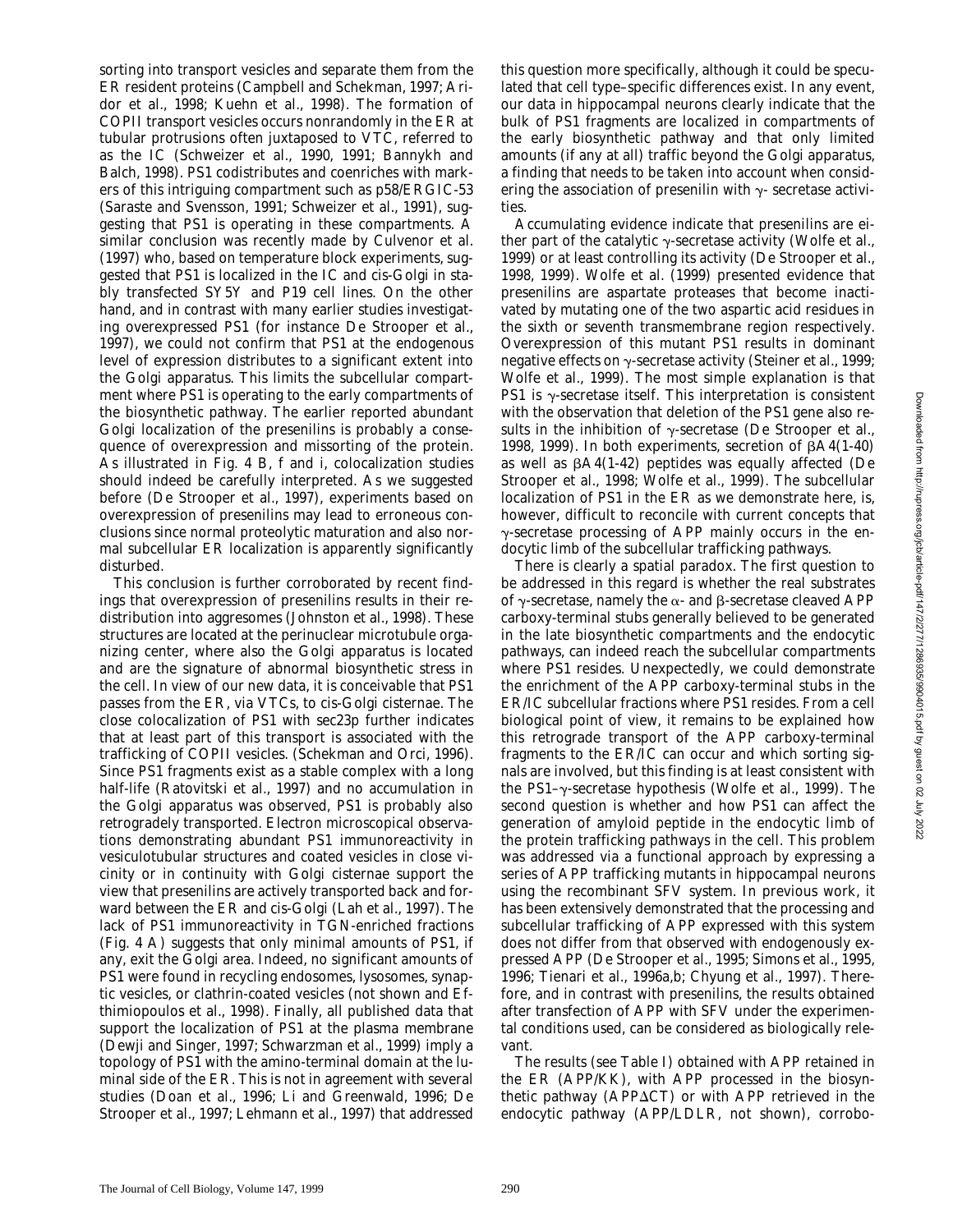rated the conclusion that presenilins operate in the ER/IC. Significant increases in  $\beta$ A4(1-42) secretion were observed with the APP/KK and to a lesser extent with the APP $\Delta$ CT mutant in neurons expressing PS1<sub>M146L</sub>. Such an effect was almost undetectable with the APP/LDL mutant. The latter most likely reflects the inability of the APP/ LDLR carboxy-terminal fragments generated by  $\alpha$ - or  $\beta$ -secretase to be recycled to compartments where  $\gamma$ -secretase resides. The APP/KK mutant was particular relevant in this regard. The dilysine Golgi–ER retrieval signal is recognized by COPI subunits in proteins such as p58/ER-GIC-53 and results in their retrograde retrieval from VTCs and cis-Golgi cisternae to the ER (Cosson and Letourneur, 1994; Arar et al., 1995; Lahtinen et al., 1996; Bannykh and Balch, 1997). The KK motif limits the trafficking of APP/KK to those compartments where also PS1 resides. Indeed, the subcellular distribution of APP/KK was strikingly similar to that of endogenous PS1 (Fig. 9). As previously demonstrated, only very low amounts of amyloid peptide are recovered in the media with this construct (5% compared with wild-type APP). Since  $\beta$ -secretase is mainly operating beyond the ER/IC (Higaki et al., 1995; Chyung et al., 1997), it is not surprising that only very small amounts of the immediate precursor of  $\beta A4$ , i.e., the  $\beta$ -secretase cleaved carboxy-terminal APP fragment (Paganetti et al., 1996; De Strooper et al., 1998), are generated with APP/KK (Fig. 9). In contrast to the interpretation of Chyung et al. (1997), we do not consider the residual  $\beta$ -secretase activity as evidence for a novel, ERlinked  $\beta$ -secretase activity. Since  $>95\%$  of the normal  $\beta$ -secretase activity is precluded with this construct, this indicates in fact that  $\beta$ -secretase is operating mainly beyond the cis-Golgi, and that APP/KK is only marginally processed by enzyme trailing in the cis-Golgi. This interpretation is certainly more in line with general concepts of  $\beta$ -secretase activity in other cell types since shown to depend on the activity of Rab1B (Dugan et al., 1995) and on O-glycosylation (Tomita et al., 1998). In any event, the residual generation of  $\beta$ -secretase cleaved fragments obtained with APP/KK was sufficient to demonstrate that mainly 1-42 peptide is generated in ER, IC, and early cis-Golgi, where the APP/KK carboxy-terminal stub is recycling. More importantly, the presenilin mutants have a pronounced effect on this process, which is clearly consistent with their subcellular localization.

On the other hand,  $\gamma_{40}$ -secretase processing in the endocytic pathways is not at all influenced by the PS1 mutations as was most dramatically illustrated with the APP/ LDLR mutant. The processing of this mutant, which selectively increases the production and secretion of the  $\beta$ 4A(1-40) peptide (this study), was not altered by coexpression of the  $PS1_{M146L}$ . It is generally accepted that the bulk of the  $\beta$ A4(1-40) peptide is generated beyond the TGN (Cook et al., 1997; Hartmann et al., 1997) and in the endocytic pathways (Koo and Squazzo, 1994; Perez et al., 1996, 1999; Peraus et al., 1997; Wild-Bode et al., 1997; Greenfield et al., 1999) compartments where no PS1 is found (this study). This explains why PS1 mutations have no major effects on the secretion of  $\beta$ A4(1-40). Further evidence for the selective effect of the presenilin mutations on  $\gamma$ -secretase cleavage at position 42 was obtained when coexpressing APP-London together with mutant

PS1 (Borchelt et al., 1997; Citron et al., 1998; this study). Both clinical mutations increase the  $\beta$ A4(1-42) secretion and act additively, which suggests independent or at least synergistic mechanisms operating with the two mutations. The experimental evidence presented here together with many reports in the literature suggests strongly an exclusive role for the presenilins in  $\gamma_{42}$ -cleavage (as opposed to  $\gamma_{40}$  cleavage). The effect of the inactivation of PS1 (De Strooper et al., 1998) or the expression of dominant negative forms of PS1 (Wolfe et al., 1999) on  $\gamma_{40}$ -secretase activity must, therefore, be indirect. One possibility is a precursor-product relationship between  $\beta$ A4(1-42) and  $\beta$ A4(1-40). In this view, only one  $\gamma$ -secretase is needed that generates  $\beta$ A4(1-42), whereas in compartments distal to the ER, carboxypeptidases convert this peptide to  $\beta$ A4(1-40). This would explain the above-mentioned spatial paradox, but not completely the selective increased secretion of  $\beta$ A4(1-42) linked to PS1 clinical mutations. In a precursor–product relationship, one should also expect a rise in the secretion of  $\beta A4(1-40)$ , and this has not been really observed yet. Along similar lines, the fact that the  $APP/LDLR$  or  $APP\Delta CT$  mutations that affect APP trafficking in the endocytic compartments have a direct effect on  $\beta$ A4(1-40) production and secretion, support the general importance of this pathway in APP processing, and imply the existence of a  $\gamma_{40}$ -secretase activity in the endocytic limb. Therefore, it is clear that further investigations are needed to explain the relationship between PS1 and  $\gamma_{40}$ -secretase activity.

Unexpectedly, blocking the processing of APP in the endocytic pathway also decreases secretion of  $\beta$ A4(1-42) (this study; Perez et al., 1999), whereas stimulating the endocytic recycling (APP/LDLR) selectively promotes  $\beta$ A4(1-40) secretion. A recent study provided evidence that the cytoplasmic tail of APP contains, in addition to endocytic signals, information that influences its metabolism in the exocytotic limb (Perez et al., 1999).

Apart from the spatial paradox, it remains to be explained why mainly the immature, *N*-glycosylated form of APP holoprotein has been found to interact physically with PS1 (Weidemann et al., 1997; Xia et al., 1997). One would predict a preferential association with the carboxyterminal APP fragments if PS1 was indeed  $\gamma$ -secretase. It could be speculated that PS1 is involved in a posttranslational modification of the newly synthesized APP, tagging it for later recognition by the  $\gamma$ -secretases, although any direct evidence supporting such a possibility is lacking. Other hypotheses have been proposed as well. PS1 might control trafficking of APP to its processing compartments, or alternatively, control trafficking of the  $\gamma$ -secretases to APP-bearing compartments. For instance, the subtle effects on the maturation of TrkB and on BDNF-inducible TrkB autophosphorylation caused by PS1 deficiency in neurons was interpreted to reflect such a function (Naruse et al., 1998). Our findings that endogenous PS1 colocalizes with marker proteins of the IC and ER, would agree with a recruiting or activating function for PS1, either as a chaperone or an adaptor molecule bringing  $\gamma$ -secretase, APP carboxy-terminal fragments, and maybe other substrates (De Strooper et al., 1999) together in the right subcellular microenvironment needed for the controlled and limited proteolytic cleavage of the transmembrane domain.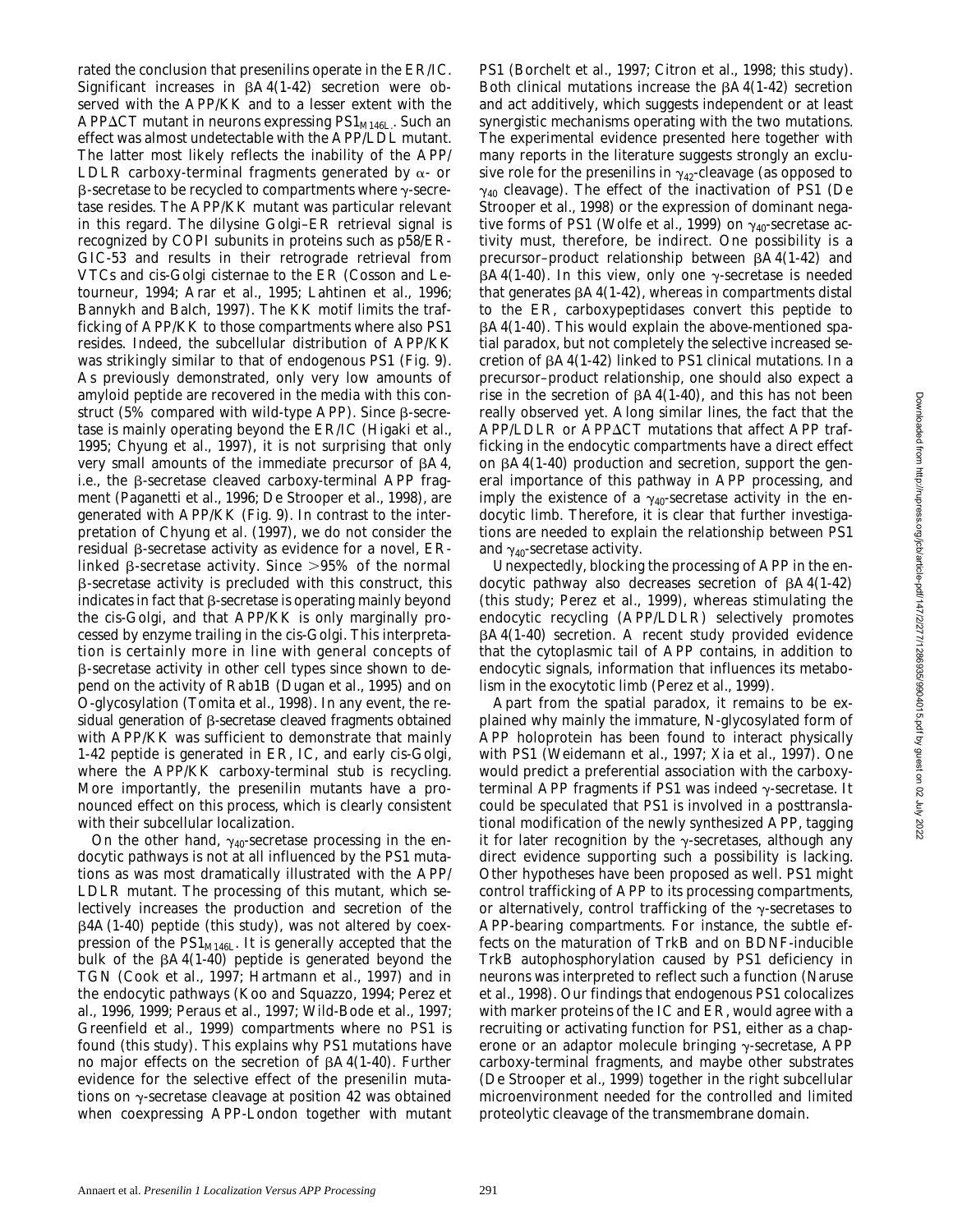In conclusion, our data indicate clearly a direct role for PS1 in  $\gamma_{42}$ -secretase activity in the early compartments of the biosynthetic pathway. They are compatible with the hypothesis that PS1 is  $\gamma_{42}$ -secretase, and imply that  $\gamma_{42}$ secretase exerts its activity in close association with transport processes between ER and the cis-Golgi. However, some caution with this straightforward interpretation remains indicated, since several other observations remain difficult to integrate with this concept, most notoriously the relationship between PS1 deficiency and  $\gamma_{40}$ -secretase processing. Therefore, the alternative possibilities discussed above have to be further explored, and further research should clarify the exact molecular relationship between PS1 and  $\gamma_{40}$ - and  $\gamma_{42}$ -secretase activity.

The authors wish to thank E. Hartmann, A. Helenius, R. Jahn, J.-P. Paccaud, M. Reth, J. Saraste, I. Trowbridge, and G. Warren for their gifts of polyclonal and monoclonal antibodies. We thank Dr. Philippe Cupers for stimulating discussions, Vincent Schrijvers for his excellent technical support, and Prof. Dr. Fred Van Leuven for facilities and inimitable hospitality. Lili Zhang (Department of CNS/Cardiovascular Research, Schering-Plough Research Institute, NJ) is greatly acknowledged for processing all bA4-ELISAs.

W.G. Annaert is a postdoctoral fellow and B. De Strooper is a group leader of the Fonds voor Wetenschappelijk Onderzoek-Vlaanderen (F.W.O.). This work was financially supported by the Flanders Interuniversitary Institute for Biotechnology (VIB), the F.W.O., the I.U.A.P., and the Human Frontier Science Program. D. Westaway, P. Fraser, and P. St. George-Hyslop acknowledge the Medical Research Council of Canada, the Alzheimer Society of Ontario, the Scottish Rite Charitable Foundation, the EJLB Foundation and the Howard Hughes Medical Research Foundation for providing the necessary financial support.

Submitted: 5 April 1999 Revised: 13 August 1999 Accepted: 6 September 1999

#### *References*

- Annaert, W.G., B. Becker, U. Kistner, M. Reth, and R. Jahn. 1997. Export of cellubrevin from the endoplasmic reticulum is controlled by BAP31. *J. Cell Biol.* 139:1397–1410.
- Arar, C., V. Carpentier, J.P. Le Caer, M. Monsigny, A. Legrand, and A.C. Roche. 1995. ERGIC-53, a membrane protein of the endoplasmic reticulum-Golgi intermediate compartment, is identical to MR60, an intracellular mannose-specific lectin of myelomonocytic cells. *J. Biol. Chem.* 270:3551–3553.
- Aridor, M., J. Weissman, S. Bannykh, C. Nuoffer, and W.E. Balch. 1998. Cargo selection by the COPII budding machinery during export from the ER. *J. Cell Biol.* 141:61–70.
- Bannykh, S.I., and W.E. Balch. 1997. Membrane dynamics at the endoplasmic reticulum–Golgi interface. *J. Cell Biol.* 138:1–4.
- Bannykh, S.I., and W.E. Balch. 1998. Selective transport of cargo between the endoplasmic reticulum and Golgi compartments. *Histochem. Cell Biol*. 109: 463–475.
- Barlowe, C., L. Orci, T. Yeung, M. Hosobuchi, S. Hamamoto, N. Salama, M.F. Rexach, M. Ravazzola, M. Amherdt, and R. Schekman. 1994. COPII: a membrane coat formed by Sec proteins that drive vesicle budding from the endoplasmic reticulum. *Cell*. 77:895–907.
- Baumeister, R., and C. Haass. 1998. Presenilin proteins and their role in development and notch signaling. *In* Molecular Biology of Alzheimer's Disease. C. Haass, editor. Harwood Academic Publishers, Amsterdam. 219–234.
- Borchelt, D.R., G. Thinakaran, C.B. Eckman, M.K. Lee, F. Davenport, T. Ratovitsky, C.M. Prada, G. Kim, S. Seekins, D. Yager, et al. 1996. Familial Alzheimer's disease-linked presenilin 1 variants elevate Abeta1-42/1-40 ratio in vitro and in vivo. *Neuron*. 17:1005–1013.
- Borchelt, D.R., T. Ratovitski, J. van Lare, M.K. Lee, V. Gonzales, N.A. Jenkins, N.G. Copeland, D.L. Price, and S.S. Sisodia. 1997. Accelerated amyloid deposition in the brains of transgenic mice coexpressing mutant presenilin 1 and amyloid precursor proteins. *Neuron*. 19:939–945.
- Brockhaus, M., J. Grunberg, S. Rohrig, H. Loetscher, N. Wittenburg, R. Baumeister, H. Jacobsen, and C. Haass. 1998. Caspase-mediated cleavage is not required for the activity of presenilins in amyloidogenesis and NOTCH signaling. *Neuroreport*. 9:1481–1486.
- Bu, G., and A.L. Schwartz. 1998. RAP, a novel type of ER chaperone. *Trends Cell Biol*. 8:272–276.
- Busciglio, J., H. Hartmann, A. Lorenzo, C. Wong, K. Baumann, B. Sommer, M. Staufenbiel, and B.A. Yankner. 1997. Neuronal localization of presenilin-1 and association with amyloid plaques and neurofibrillary tangles in Alzheimer's disease. *J. Neurosci.* 17:5101–5107.
- Campbell, J.L., and R. Schekman. 1997. Selective packaging of cargo molecules into endoplasmic reticulum-derived COPII vesicles. *Proc. Natl. Acad. Sci. USA.* 94:837–842.
- Capell, A., R. Saffrich, J.C. Olivo, L. Meyn, J. Walter, J. Grunberg, P. Mathews, R. Nixon, C. Dotti, and C. Haass. 1997. Cellular expression and proteolytic processing of presenilin proteins is developmentally regulated during neuronal differentiation. *J. Neurochem.* 69:2432–2440.
- Capell, A., J. Grunberg, B. Pesold, A. Diehlmann, M. Citron, R. Nixon, K. Beyreuther, D.J. Selkoe, and C. Haass. 1998. The proteolytic fragments of the Alzheimer's disease-associated presenilin-1 form heterodimers and occur as a 100-150-kDa molecular mass complex. *J. Biol. Chem.* 273:3205–3211.
- Chyung, A.S.C., B.D. Greenberg, D.G. Cook, R.W. Doms, and V.M. Lee. 1997. Novel  $\beta$ -secretase cleavage of  $\beta$ -amyloid precursor protein in the endoplasmic reticulum/intermediate compartment of NT2N cells. *J. Cell Biol.* 138: 671–680.
- Citron, M., D. Westaway, W. Xia, G. Carlson, T. Diehl, G. Levesque, K. Johnson-Wood, M. Lee, P. Seubert, A. Davis, et al. 1997. Mutant presenilins of Alzheimer's disease increase production of 42-residue amyloid beta-protein in both transfected cells and transgenic mice. *Nat. Med*. 3:67–72.
- Citron, M., C.B. Eckman, T.S. Diehl, C. Corcoran, B.L. Ostaszewski, W. Xia, G. Levesque, P. St. George Hyslop, S.G. Younkin, and D.J. Selkoe. 1998. Additive effects of PS1 and APP mutations on secretion of the 42-residue amyloid beta-protein. *Neurobiol. Dis.* 5:107–116.
- Cook, D.G., J.C. Sung, T.E. Golde, K.M. Felsenstein, B.S. Wojczyk, R.E. Tanzi, J.Q. Trojanowski, V.M. Lee, and R.W. Doms. 1996. Expression and analysis of presenilin 1 in a human neuronal system: localization in cell bodies and dendrites. *Proc. Natl. Acad. Sci. USA.* 93:9223–9228.
- Cook, D.G., M.S. Forman, J.C. Sung, S. Leight, D.L. Kolson, T. Iwatsubo, V.M. Lee, and R.W. Doms. 1997. Alzheimer's A beta(1-42) is generated in the endoplasmic reticulum/intermediate compartment of NT2N cells. *Nat. Med.* 3:1021–1023.
- Cosson, P., and F. Letourneur. 1994. Coatomer interaction with di-lysine endoplasmic reticulum retention motifs. *Science*. 263:1629–1631.
- Culvenor, J.G., F. Maher, G. Evin, F. Malchiodi-Albedi, R. Cappai, J.R. Underwood, J.B. Davis, E.H. Karran, G.W. Roberts, K. Beyreuther, and C.L. Masters. 1997. Alzheimer's disease-associated presenilin 1 in neuronal cells: evidence for localization to the endoplasmic reticulum-Golgi intermediate compartment. *J. Neurosci. Res.* 49:719–731.
- De Strooper, B., L. Umans, F. Van Leuven, and H. Van Den Berghe. 1993. Study of the synthesis and secretion of normal and artificial mutants of murine amyloid precursor protein (APP): cleavage of APP occurs in a late compartment of the default secretion pathway. *J. Cell Biol.* 121:295–304.
- De Strooper, B., M. Simons, G. Multhaup, F. Van Leuven, K. Beyreuther, and C.G. Dotti. 1995. Production of intracellular amyloid-containing fragments in hippocampal neurons expressing human amyloid precursor protein and protection against amyloidogenesis by subtle amino acid substitutions in the rodent sequence. *EMBO (Eur. Mol. Biol. Organ.) J.* 14:4932–4938.
- De Strooper, B., M. Beullens, B. Contreras, L. Levesque, K. Craessaerts, B. Cordell, D. Moechars, M. Bollen, P. Fraser, P.S. George-Hyslop, and F. Van Leuven. 1997. Phosphorylation, subcellular localization, and membrane orientation of the Alzheimer's disease-associated presenilins. *J. Biol. Chem.* 272:3590–3598.
- De Strooper, B., P. Saftig, K. Craessaerts, H. Vanderstichele, G. Guhde, W. Annaert, K. Von Figura, and F. Van Leuven. 1998. Deficiency of presenilin-1 inhibits the normal cleavage of amyloid precursor protein. *Nature*. 391:387– 390.
- De Strooper, B., W. Annaert, P. Cupers, P. Saftig, K. Craessaerts, J.S. Mumm, E.H. Schroeter, V. Schrijvers, M.S. Wolfe, W.J. Ray, A. Goate, and R. Kopan. 1999. A presenilin-1-dependent, gamma-secretase-like protease mediates release of Notch intracellular domain. *Nature*. 398:518–522.
- Dewji, N.N., and S.J. Singer. 1997. Cell surface expression of the Alzheimer disease-related presenilin proteins. *Proc. Natl. Acad. Sci. USA.* 94:9926–9931.
- Doan, A., G. Thinakaran, D.R. Borchelt, H.H. Slunt, T. Ratovitsky, M. Podlisny, D.J. Selkoe, M. Seeger, S.E. Gandy, D.L. Price, and S.S. Sisodia. 1996. Protein topology of presenilin 1. *Neuron*. 17:1023–1030.
- Duff, K., C. Eckman, C. Zehr, X. Yu, C.M. Prada, J. Perez-tur, M. Hutton, L. Buee, Y. Harigaya, D. Yager, D. Morgan, M.N. Gordon, et al. 1996. Increased amyloid-beta42(43) in brains of mice expressing mutant presenilin 1. *Nature*. 383:710–713.
- Dugan, J.M., C. de Wit, L. McConlogue, and W.A. Maltese. 1995. The Rasrelated GTP-binding protein, Rab1B, regulates early steps in exocytic transport and processing of beta-amyloid precursor protein. *J. Biol. Chem.* 270: 10982–10989.
- Efthimiopoulos, S., E. Floor, A. Georgakopoulos, J. Shioi, W. Cui, S. Yasothornsrikul, V.Y. Hook, T. Wisniewski, L. Buee, and N.K. Robakis. 1998. Enrichment of presenilin 1 peptides in neuronal large dense-core and somatodendritic clathrin-coated vesicles. *J. Neurochem.* 71:2365–2372.
- Evan, G.I., G.K. Lewis, G. Ramsay, and J.M. Bishop. 1985. Isolation of monoclonal antibodies specific for human c-myc proto-oncogene product. *Mol. Cell Biol.* 5:3610–3616.
- Gorlich, D., S. Prehn, E. Hartmann, K.U. Kalies, and T.A. Rapoport. 1992. A

Downloaded from http://rupress.org/jcb/article-pdf/147/2/27/1286935/9904015.pdf by guest on 02 July 2022 Downloaded from http://rupress.org/jcb/article-pdf/147/2/277/1286935/9904015.pdf by guest on 02 July 2022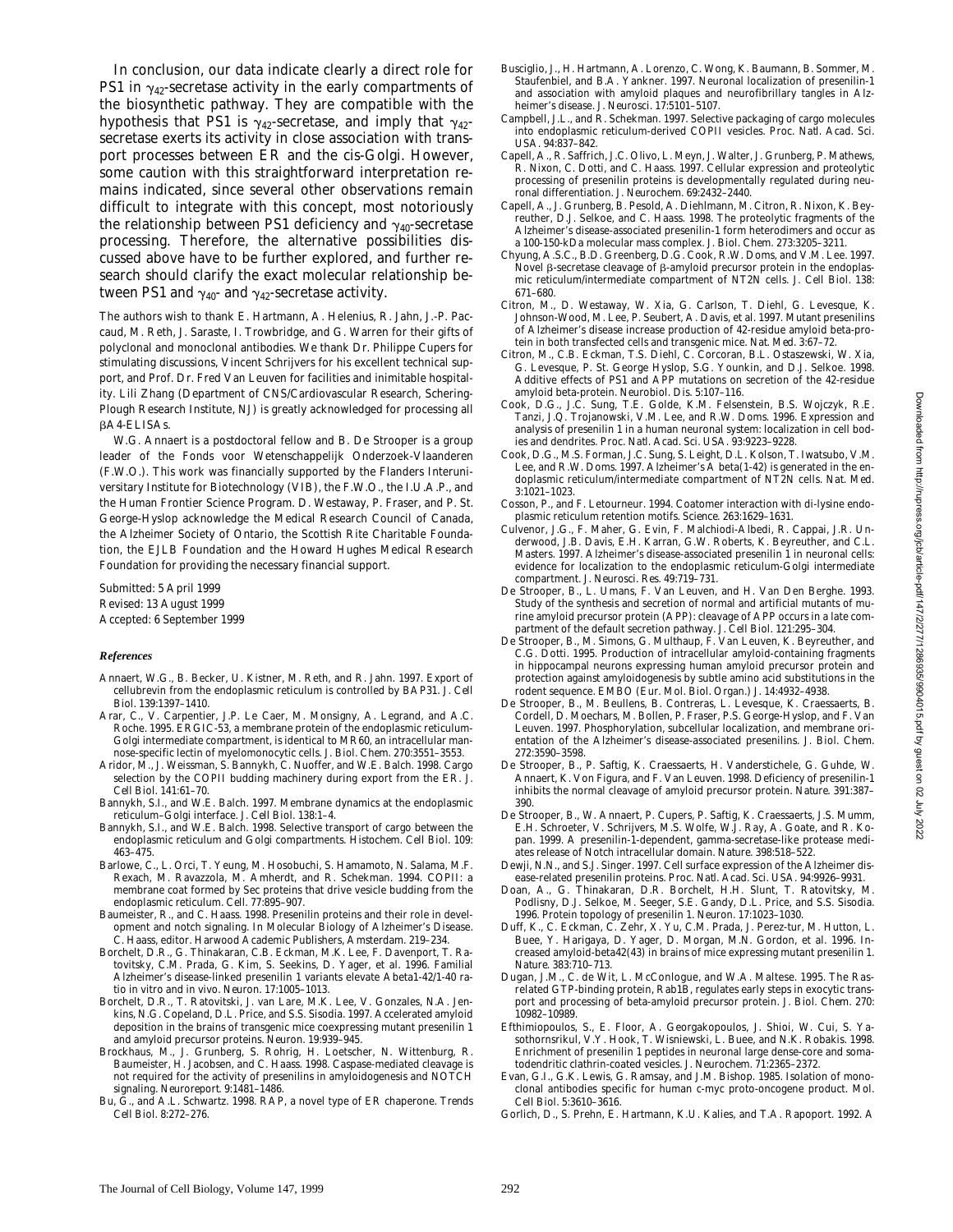- Goslin, K., and G.A. Banker. 1991. Rat hippocampal neurons in low density culture. *In* Culturing Nerve Cells. G.A. Banker and K. Goslin, editors. MIT Press, Cambridge, MA. 251–281.
- Greenfield, J.P., J. Tsai, G.K. Gouras, B. Hai, G. Thinakaran, F. Checler, S.S. Sisodia, P. Greengard, and H. Xu. 1999. Endoplasmic reticulum and trans-Golgi network generate distinct populations of alzheimer beta-amyloid peptides. *Proc. Natl. Acad. Sci. USA.* 96:742–747.
- Haass, C., and D.J. Selkoe. 1993. Cellular processing of beta-amyloid precursor protein and the genesis of amyloid beta-peptide. *Cell*. 75:1039–1042.
- Haass, C., C.A. Lemere, A. Capell, M. Citron, P. Seubert, D. Schenk, L. Lannfelt, and D.J. Selkoe. 1995. The Swedish mutation causes early-onset Alzheimer's disease by beta-secretase cleavage within the secretory pathway. *Nat. Med*. 1:1291–1296.
- Hartmann, E., D. Gorlich, S. Kostka, A. Otto, R. Kraft, S. Knespel, E. Burger, T.A. Rapoport, and S. Prehn. 1993. A tetrameric complex of membrane proteins in the endoplasmic reticulum. *Eur. J. Biochem.* 214:375–381.
- Hartmann, T., S.C. Bieger, B. Bruhl, P.J. Tienari, N. Ida, D. Allsop, G.W. Roberts, C.L. Masters, C.G. Dotti, K. Unsicker, and K. Beyreuther. 1997. Distinct sites of intracellular production for Alzheimer's disease A beta40/42 amyloid peptides. *Nat. Med.* 3:1016–1020.
- Higaki, J., D. Quon, Z. Zhong, and B. Cordell. 1995. Inhibition of beta-amyloid formation identifies proteolytic precursors and subcellular site of catabolism. *Neuron*. 14:651–659.
- Johnston, J.A., C.L. Ward, and R.R. Kopito. 1998. Aggresomes: a cellular response to misfolded proteins. *J. Cell Biol.* 143:1883–1898.
- Klumperman, J., A. Schweizer, H. Clausen, B.L. Tang, W. Hong, V. Oorschot, and H.P. Hauri. 1998. The recycling pathway of protein ERGIC-53 and dynamics of the ER-Golgi intermediate compartment. *J Cell Sci.* 111:3411– 3425.
- Koo, E.H., and S.L. Squazzo. 1994. Evidence that production and release of amyloid beta-protein involves the endocytic pathway. *J. Biol. Chem.* 269: 17386–17389.
- Kovacs, D.M., H.J. Fausett, K.J. Page, T.W. Kim, R.D. Moir, D.E. Merriam, R.D. Hollister, O.G. Hallmark, R. Mancini, K.M. Felsenstein, B.T. Hyman, R.E. Tanzi, and W. Wasco. 1996. Alzheimer-associated presenilins 1 and 2: neuronal expression in brain and localization to intracellular membranes in mammalian cells. *Nat. Med*. 2:224–229.
- Krijnse-Locker, J., R.G. Parton, S.D. Fuller, G. Griffiths, and C.G. Dotti. 1995. The organization of the endoplasmic reticulum and the intermediate compartment in cultured rat hippocampal neurons. *Mol. Biol. Cell.* 6:1315–1332.
- Kuehn, M.J., J.M. Herrmann, and R. Schekman. 1998. COPII-cargo interactions direct protein sorting into ER-derived transport vesicles. *Nature*. 391: 187–190.
- Laemmli, U.K. 1970. Cleavage of structural proteins during the assembly of the head of bacteriophage T4. *Nature*. 227:680–685.
- Lah, J.J., C.J. Heilman, N.R. Nash, H.D. Rees, H. Yi, S.E. Counts, and A.I. Levey. 1997. Light and electron microscopic localization of presenilin-1 in primate brain. *J. Neurosci.* 17:1971–1980.
- Lahtinen, U., U. Hellman, C. Wernstedt, J. Saraste, and R.F. Pettersson. 1996. Molecular cloning and expression of a 58-kDa cis-Golgi and intermediate compartment protein. *J. Biol. Chem.* 271:4031–4037.
- Lehmann, S., R. Chiesa, and D.A. Harris. 1997. Evidence for a six-transmembrane domain structure of presenilin 1. *J. Biol. Chem.* 272:12047–12051.
- Levesque, L., W. Annaert, K. Craessaert, P.M. Mathews, M. Seeger, R.A. Nixon, F. Van Leuven, S. Gandy, D. Westaway, P. St. George-Hyslop, B. De Strooper, and P.E. Fraser. 1999. Developmental expression of wild-type and mutant presenilin-1 in hippocampal neurons from transgenic mice: evidence for novel species-specific properties of human presenilin-1. *Mol. Med.* In press.
- Levey, A.I., C.J. Heilman, J.J. Lah, N.R. Nash, H.D. Rees, M. Wakai, S.S. Mirra, D.B. Rye, D. Nochlin, T.D. Bird, and E.J. Mufson. 1997. Presenilin-1 protein expression in familial and sporadic Alzheimer's disease. *Ann. Neurol*. 41:742–753.
- Levitan, D., and I. Greenwald. 1995. Facilitation of lin-12-mediated signalling by sel-12, a *Caenorhabditis elegans* S182 Alzheimer's disease gene. *Nature*. 377:351–354.
- Levy-Lahad, E., W. Wasco, P. Poorkaj, D.M. Romano, J. Oshima, W.H. Pettingell, C.E. Yu, P.D. Jondro, S.D. Schmidt, K. Wang, et al. 1995. Candidate gene for the chromosome 1 familial Alzheimer's disease locus [see comments]. *Science*. 269:973–977.
- Li, J., M. Xu, H. Zhou, J. Ma, and H. Potter. 1997. Alzheimer presenilins in the nuclear membrane, interphase kinetochores, and centrosomes suggest a role in chromosome segregation. *Cell*. 90:917–927.
- Li, X., and I. Greenwald. 1996. Membrane topology of the *C. elegans* SEL-12 presenilin. *Neuron*. 17:1015–1021.
- Li, X., and I. Greenwald. 1998. Additional evidence for an eight-transmembrane-domain topology for *Caenorhabditis elegans* and human presenilins. *Proc. Natl. Acad. Sci. USA.* 95:7109–7114.
- Liljestrom, P., and H. Garoff. 1991. A new generation of animal cell expression vectors based on the Semliki Forest virus replicon. *Biotechnology*. 9:1356– 1361.
- Maguire, G.A., and J.P. Luzio. 1985. The presence and orientation of ecto-5'nucleotidase in rat liver lysosomes. *FEBS (Fed. Eur. Biochem. Soc.) Lett*.

180:122–126.

- Mercken, M., H. Takahashi, T. Honda, K. Sato, M. Murayama, Y. Nakazato, K. Noguchi, K. Imahori, and A. Takashima. 1996. Characterization of human presenilin 1 using N-terminal specific monoclonal antibodies: evidence that Alzheimer mutations affect proteolytic processing. *FEBS (Fed. Eur. Biochem. Soc.) Lett*. 389:297–303.
- Naruse, S., G. Thinakaran, J.J. Luo, J.W. Kusiak, T. Tomita, T. Iwatsubo, X. Qian, D.D. Ginty, D.L. Price, D.R. Borchelt, P.C. Wong, and S.S. Sisodia. 1998. Effects of PS1 deficiency on membrane protein trafficking in neurons. *Neuron*. 21:1213–1221.
- Olkkonen, V.M., P. Liljestrom, H. Garoff, K. Simons, and C.G. Dotti. 1993. Expression of heterologous proteins in cultured rat hippocampal neurons using the Semliki Forest virus vector. *J. Neurosci. Res.* 35:445–451.
- Otto, H., K. Buchner, R. Beckmann, R. Hilbert, and F. Hucho. 1992. GTPbinding proteins in bovine brain nuclear membranes. *Neurochem Int*. 21: 409–414.
- Paganetti, P.A., M. Lis, H.W. Klafki, and M. Staufenbiel. 1996. Amyloid precursor protein truncated at any of the gamma-secretase sites is not cleaved to beta-amyloid. *J. Neurosci. Res.* 46:283–293.
- Peraus, G.C., C.L. Masters, and K. Beyreuther. 1997. Late compartments of amyloid precursor protein transport in SY5Y cells are involved in beta-amyloid secretion. *J. Neurosci.* 17:7714–7724.
- Perez, R.G., S.L. Squazzo, and E.H. Koo. 1996. Enhanced release of amyloid beta-protein from codon 670/671 "Swedish" mutant beta-amyloid precursor protein occurs in both secretory and endocytic pathways. *J. Biol. Chem.* 271: 9100–9107.
- Perez, R.G., S. Soriano, J.D. Hayes, B. Ostaszewski, W. Xia, D.J. Selkoe, X. Chen, G.B. Stokin, and E.H. Koo. 1999. Mutagenesis identifies new signals for beta-amyloid precursor protein endocytosis, turnover, and the generation of secreted fragments, including abeta42. *J. Biol. Chem.* 274:18851– 18856.
- Ratovitski, T., H.H. Slunt, G. Thinakaran, D.L. Price, S.S. Sisodia, and D.R. Borchelt. 1997. Endoproteolytic processing and stabilization of wild-type and mutant presenilin. *J. Biol. Chem.* 272:24536–24541.
- Rogaev, E.I., R. Sherrington, E.A. Rogaeva, G. Levesque, M. Ikeda, Y. Liang, H. Chi, C. Lin, K. Holman, T. Tsuda, et al. 1995. Familial Alzheimer's disease in kindreds with missense mutations in a gene on chromosome 1 related to the Alzheimer's disease type 3 gene. *Nature*. 376:775–778.
- Sambamurti, K., L.M. Refolo, J. Shioi, M.A. Pappolla, and N.K. Robakis. 1992. The Alzheimer's amyloid precursor is cleaved intracellularly in the trans-Golgi network or in a post-Golgi compartment. *Ann. NY. Acad. Sci*. 674: 118–128.
- Saraste, J., and K. Svensson. 1991. Distribution of the intermediate elements operating in ER to Golgi transport. *J. Cell Sci.* 100:415–430.
- Schekman, R., and L. Orci. 1996. Coat proteins and vesicle budding. *Science*. 271:1526–1533.
- Scheuner, D., C. Eckman, M. Jensen, X. Song, M. Citron, N. Suzuki, T.D. Bird, J. Hardy, M. Hutton, W. Kukull, et al. 1996. Secreted amyloid beta-protein similar to that in the senile plaques of Alzheimer's disease is increased in vivo by the presenilin 1 and 2 and APP mutations linked to familial Alzheimer's disease. *Nat. Med.* 2:864–870.
- Schwarzman, A.L., N. Singh, M. Tsiper, L. Gregori, A. Dranovsky, M.P. Vitek, C.G. Glabe, P.H. St. George-Hyslop, and D. Goldgaber. 1999. Endogenous presenilin 1 redistributes to the surface of lamellipodia upon adhesion of jurkat cells to a collagen matrix. *Proc. Natl. Acad. Sci. USA.* 96:7932–7937.
- Schweizer, A., J.A. Fransen, K. Matter, T.E. Kreis, L. Ginsel, and H.P. Hauri. 1990. Identification of an intermediate compartment involved in protein transport from endoplasmic reticulum to Golgi apparatus. *Eur. J. Cell Biol.* 53:185–196.
- Schweizer, A., K. Matter, C.M. Ketcham, and H.P. Hauri. 1991. The isolated ER–Golgi intermediate compartment exhibits properties that are different from ER and cis-Golgi. *J. Cell Biol.* 113:45–54.
- Selkoe, D.J. 1998. The cell biology of beta-amyloid precursor protein and presenilin in Alzheimer's disease. *Trends Cell Biol*. 8:447–453.
- Sherrington, R., E.I. Rogaev, Y. Liang, E.A. Rogaeva, G. Levesque, M. Ikeda, H. Chi, C. Lin, G. Li, K. Holman, et al. 1995. Cloning of a gene bearing missense mutations in early-onset familial Alzheimer's disease. *Nature*. 375:754– 760.
- Simons, M., E. Ikonen, P.J. Tienari, A. Cid-Arregui, U. Monning, K. Beyreuther, and C.G. Dotti. 1995. Intracellular routing of human amyloid protein precursor: axonal delivery followed by transport to the dendrites. *J. Neurosci. Res.* 41:121–128.
- Simons, M., B. De Strooper, G. Multhaup, P.J. Tienari, C.G. Dotti, and K. Beyreuther. 1996. Amyloidogenic processing of the human amyloid precursor protein in primary cultures of rat hippocampal neurons. *J. Neurosci.* 16:899– 908.
- Sisodia, S.S. 1992. Beta-amyloid precursor protein cleavage by a membranebound protease. *Proc. Natl. Acad. Sci. USA.* 89:6075–6079.
- Steiner, H., K. Duff, A. Capell, H. Romig, M.G. Grim, S. Lincoln, J. Hardy, X. Yu, M. Picciano, K. Fechteler, et al. 1999. A loss of function mutation of presenilin-2 interferes with amyloid  $\upbeta$ -peptide production and notch signaling. *J. Biol. Chem.* In press.
- Thinakaran, G., D.R. Borchelt, M.K. Lee, H.H. Slunt, L. Spitzer, G. Kim, T. Ratovitsky, F. Davenport, C. Nordstedt, M. Seeger, et al. 1996. Endoproteolysis of presenilin 1 and accumulation of processed derivatives in vivo.